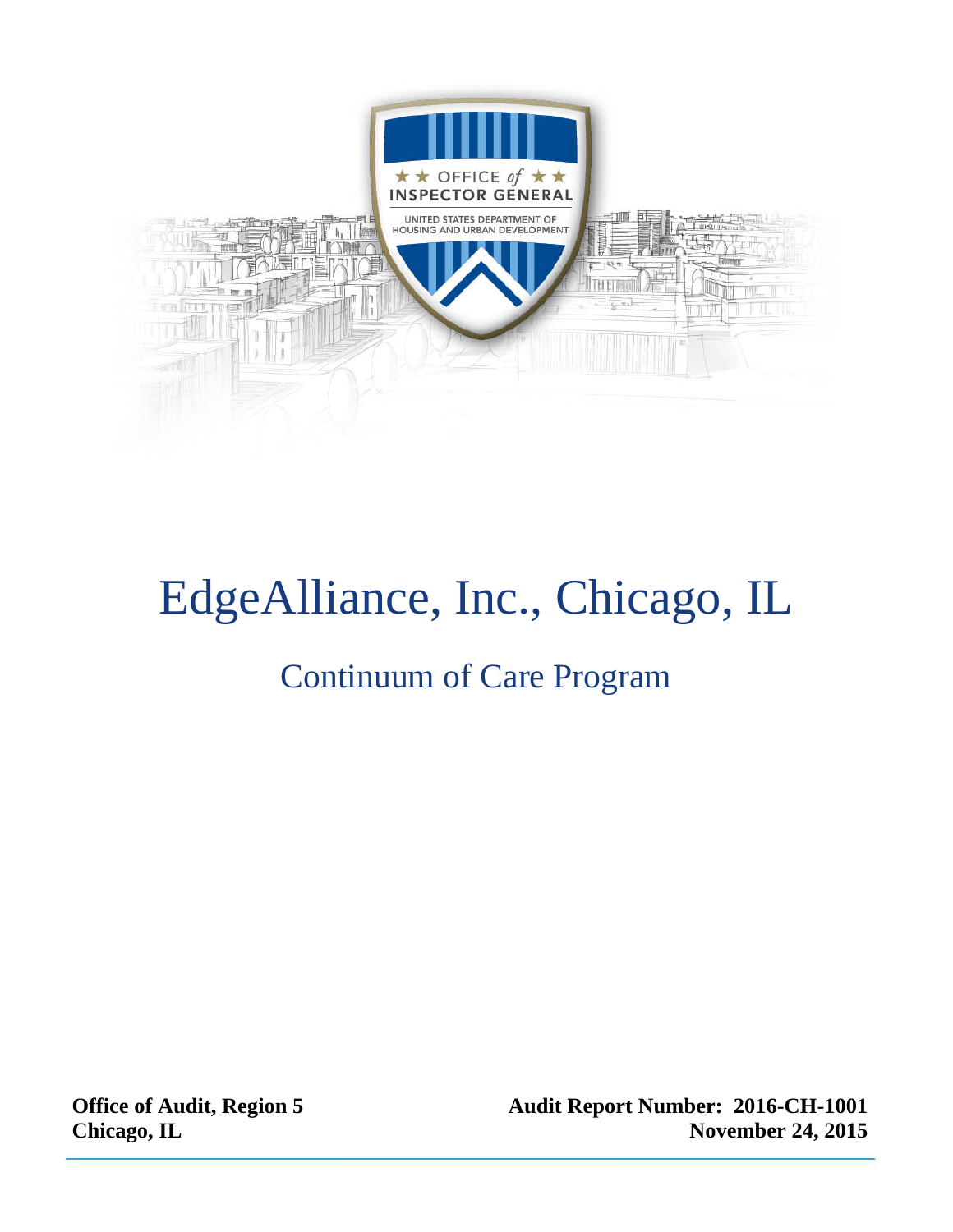

| To:      | Ray E. Willis, Director of Community Planning and Development, 5AD                                                                                                         |
|----------|----------------------------------------------------------------------------------------------------------------------------------------------------------------------------|
| From:    | $\frac{\sqrt{2}}{3}$<br>Kelly Anderson, Regional Inspector General for Audit, (Chicago Region), 5AGA                                                                       |
| Subject: | Edge Alliance, Inc., Chicago, IL, Did Not Administer Continuum of Care Program<br>Funds for The Daniel R. Ruscitti Phoenix House in Accordance With Federal<br>Regulations |

Attached is the U.S. Department of Housing and Urban Development (HUD), Office of Inspector General's (OIG) final results of our review of EdgeAlliance, Inc.'s Continuum of Care program funds for The Daniel R. Ruscitti Phoenix House.

HUD Handbook 2000.06, REV-4, sets specific timeframes for management decisions on recommended corrective actions. For each recommendation without a management decision, please respond and provide status reports in accordance with the HUD Handbook. Please furnish us copies of any correspondence or directives issued because of the audit.

The Inspector General Act, Title 5 United States Code, section 8M, requires that OIG post its publicly available reports on the OIG Web site. Accordingly, this report will be posted at http://www.hudoig.gov.

If you have any questions or comments about this report, please do not hesitate to call me at 312-353-7832.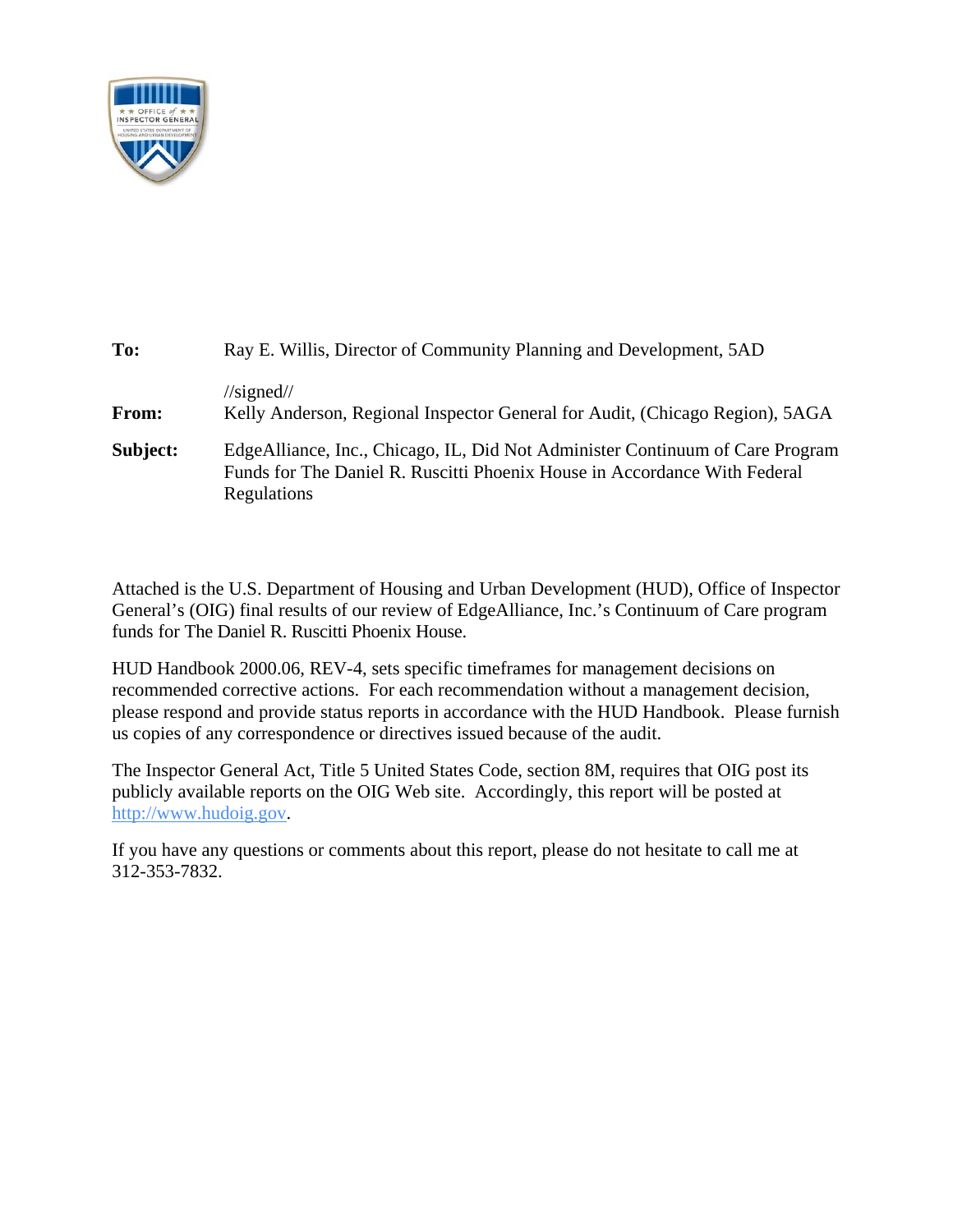

**Audit Report Number: 2016-CH-1001 Date: November 24, 2015** 

**EdgeAlliance, Inc., Chicago, IL, Did Not Administer Continuum of Care Program Funds for The Daniel R. Ruscitti Phoenix House in Accordance With Federal Regulations** 

## **Highlights**

### **What We Audited and Why**

We audited EdgeAlliance, Inc.'s Continuum of Care program funds for The Daniel R. Ruscitti Phoenix House (project). The audit was part of the activities in our fiscal year 2015 annual audit plan. We selected the project for review based upon a citizen's complaint. Our objectives were to determine whether EdgeAlliance complied with Federal requirements in its (1) maintenance of financial management systems for program funds and matching contributions for the project and (2) use of program funds for the project.

### **What We Found**

EdgeAlliance (1) did not maintain financial management systems that adequately showed how program funds and matching contributions for the project were used, (2) could not provide sufficient documentation to support that program funds were used for eligible project expenses, and (3) used program funds for improper operating expenses. As a result, HUD and EdgeAlliance lacked assurance that nearly \$687,000 in program funds was used for eligible project expenses. Further, nearly \$88,000 in program funds was not available for eligible project expenses.

### **What We Recommend**

We recommend that the Director of HUD's Chicago Office of Community Planning and Development require EdgeAlliance to (1) support or reimburse its program from non-Federal funds for the program funds drawn down for which it did not provide sufficient documentation to show that the funds were used for eligible project expenses, (2) reimburse HUD from non-Federal funds for the program funds used for improper operating expenses, and (3) implement adequate procedures and controls to address the findings cited in this audit report.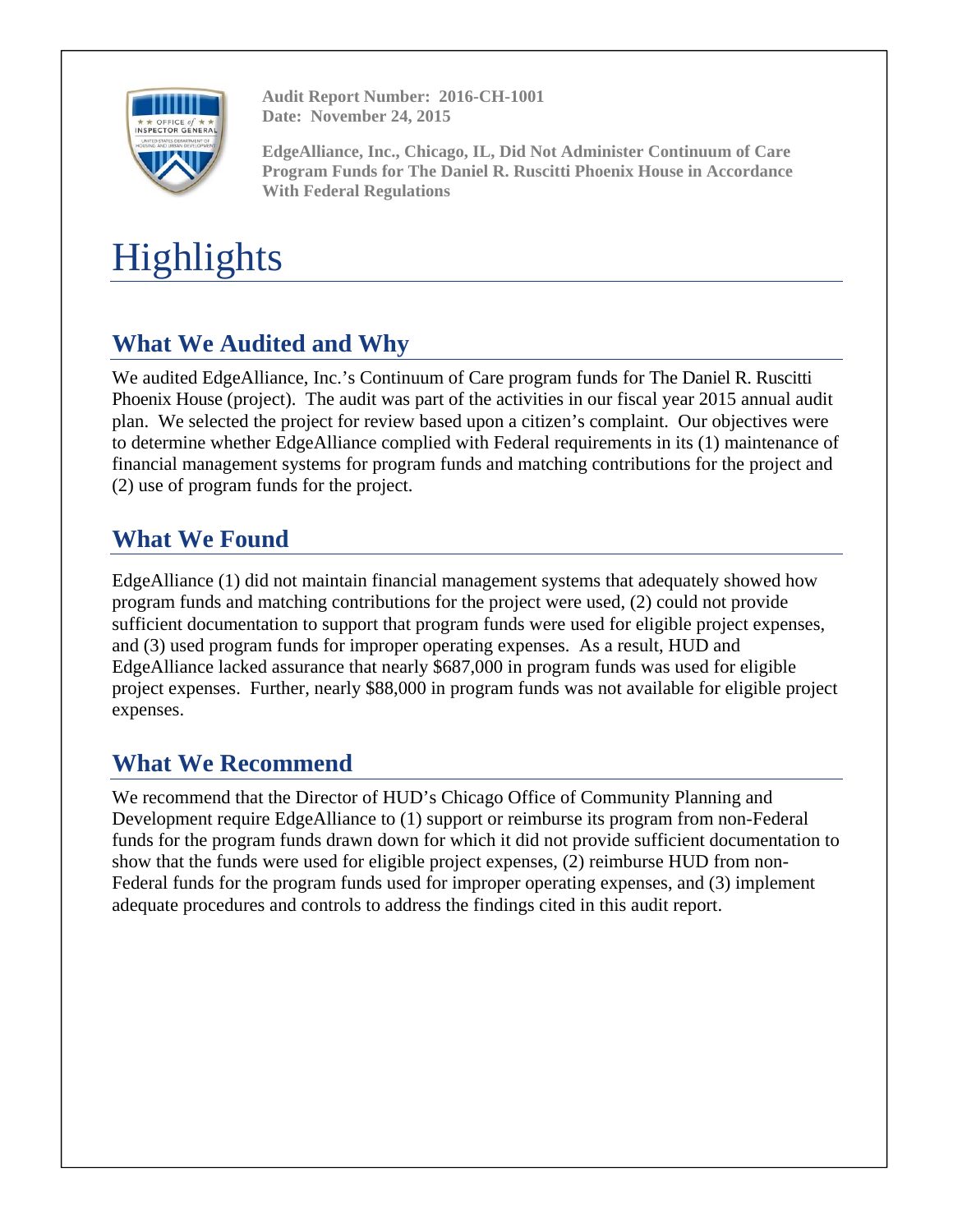## **Table of Contents**

| Finding: EdgeAlliance, Inc., Did Not Administer Program Funds for the Project in |  |
|----------------------------------------------------------------------------------|--|
|                                                                                  |  |
|                                                                                  |  |
|                                                                                  |  |
|                                                                                  |  |
|                                                                                  |  |
|                                                                                  |  |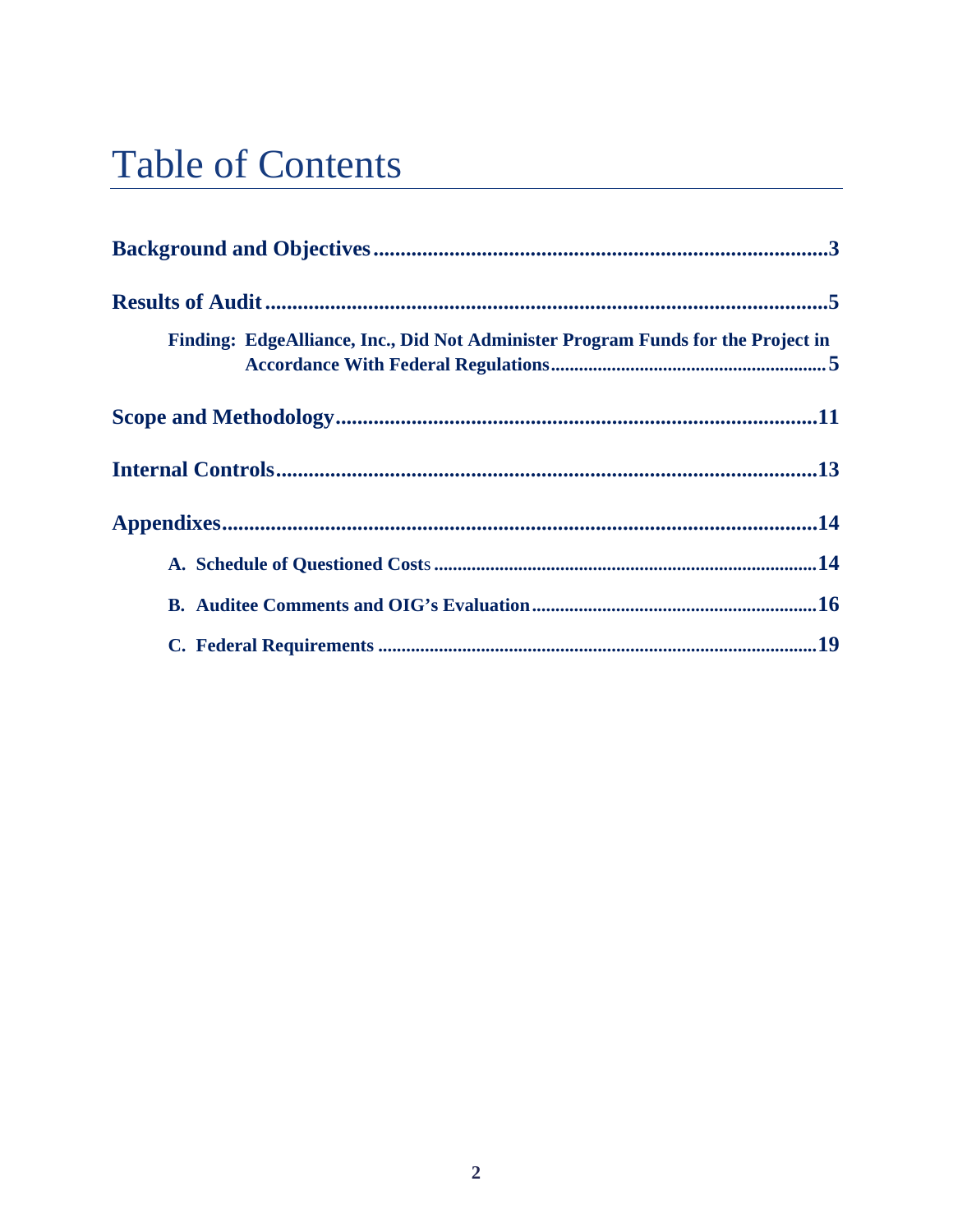## Background and Objectives

The Continuum of Care program was authorized under the McKinney-Vento Homeless Assistance Act, as amended by the Homeless Emergency Assistance and Rapid Transition to Housing Act of  $2009$ .<sup>1</sup> The Continuum of Care program  $(1)$  promotes community-wide commitment to the goal of ending homelessness; (2) provides funding for efforts by nonprofit providers and State and local governments to quickly rehouse homeless individuals and families while minimizing the trauma and dislocation caused to homeless individuals, families, and communities by homelessness; (3) promotes access to and effective use of mainstream programs by homeless individuals and families; and (4) optimizes self-sufficiency among individuals and families experiencing homelessness.

Incorporated in October 1992 as a nonprofit corporation under the laws of the State of Illinois, EdgeAlliance, Inc.'s mission is to assist its members in developing and operating quality housing and providing life-enriching services to vulnerable individuals and families. To accomplish its mission, EdgeAlliance has developed and operates the following housing subsidiaries: The Daniel R. Ruscitti Phoenix House (project), Sawyer Gardens, Garden View, and The Shawn Feeley Alpha House. The project is a 32-unit supportive living facility located in Chicago, IL, for adults who are otherwise homeless, disabled, and diagnosed with HIV-AIDS. The project's records are located at 1251 South Sawyer Avenue, Chicago, IL.

The U.S. Department of Housing and Urban Development (HUD) entered into 2011 through 2013 program grant agreements with EdgeAlliance totaling more than \$1.1 million for the project. The following table shows the grant year, program grant, and amount of program funds HUD awarded EdgeAlliance for the project for operating costs, supportive services, and administration.

| <b>Grant</b> |                                   | <b>Operating</b> | <b>Supportive</b> | Admin-    |               |
|--------------|-----------------------------------|------------------|-------------------|-----------|---------------|
| year         | <b>Program grant</b>              | costs            | services          | istration | <b>Totals</b> |
| 2011         | <b>Supportive Housing Program</b> | \$317,625        | \$31,050          | \$17,433  | \$366,108     |
| 2012         | Continuum of Care                 | 318,465          | 31,050            | 24,245    | 373,760       |
| 2013         | Continuum of Care                 | 321,650          | 31,050            | 24,245    | 376,945       |
|              | <b>Totals</b>                     | \$957,740        | \$93,150          | \$65,923  | \$1,116,813   |

 $\overline{a}$ 

<sup>&</sup>lt;sup>1</sup> The Act streamlined HUD's homeless grant programs by consolidating the Supportive Housing Program, Shelter Plus Care, and Single Room Occupancy grant programs into the Continuum of Care program. Unless otherwise noted in this audit report, the term "program" refers to the Supportive Housing Program, the Continuum of Care program, or both programs.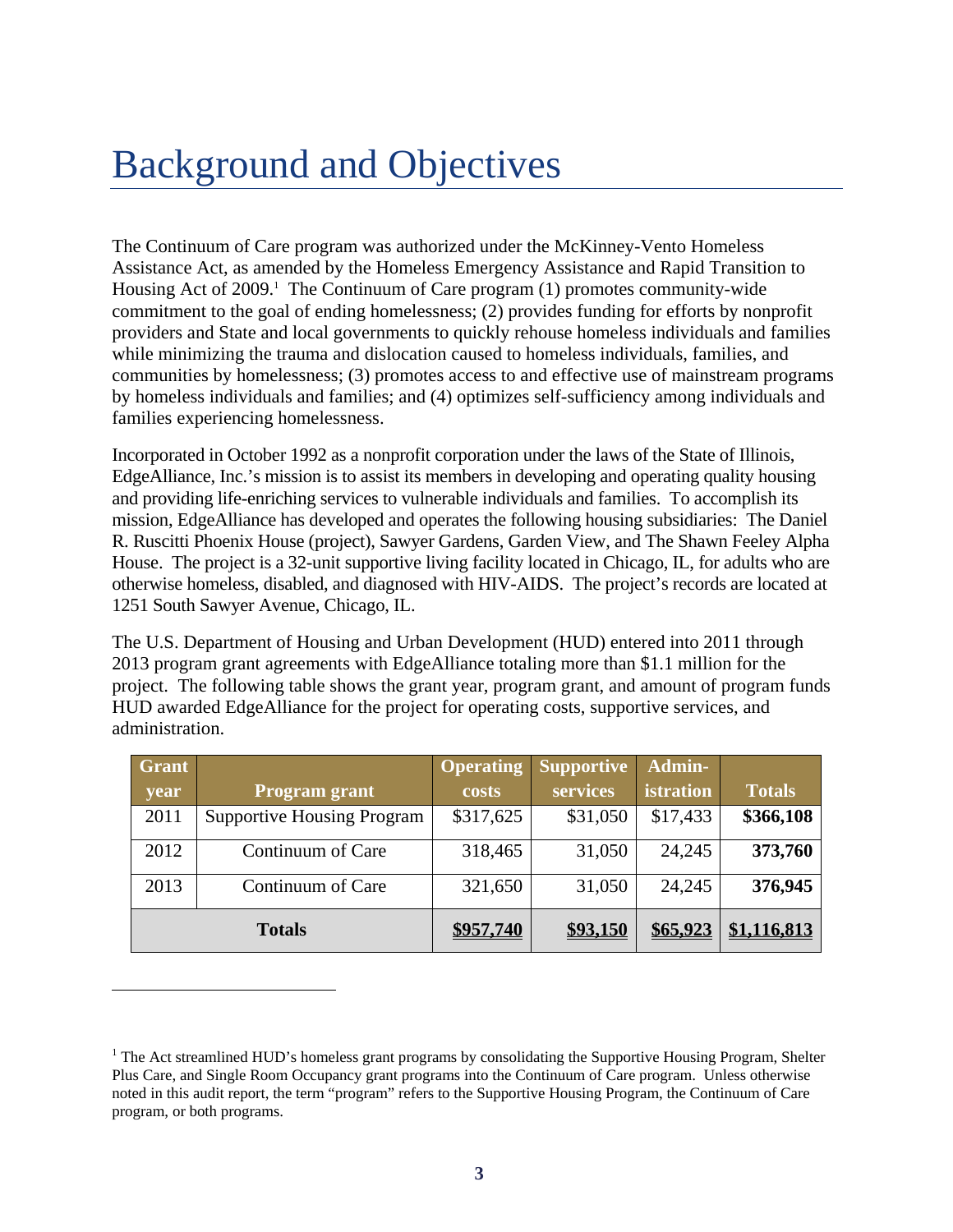Our objectives were to determine whether EdgeAlliance complied with Federal requirements in its (1) maintenance of financial management systems for program funds and matching contributions for the project and (2) use of program funds for the project.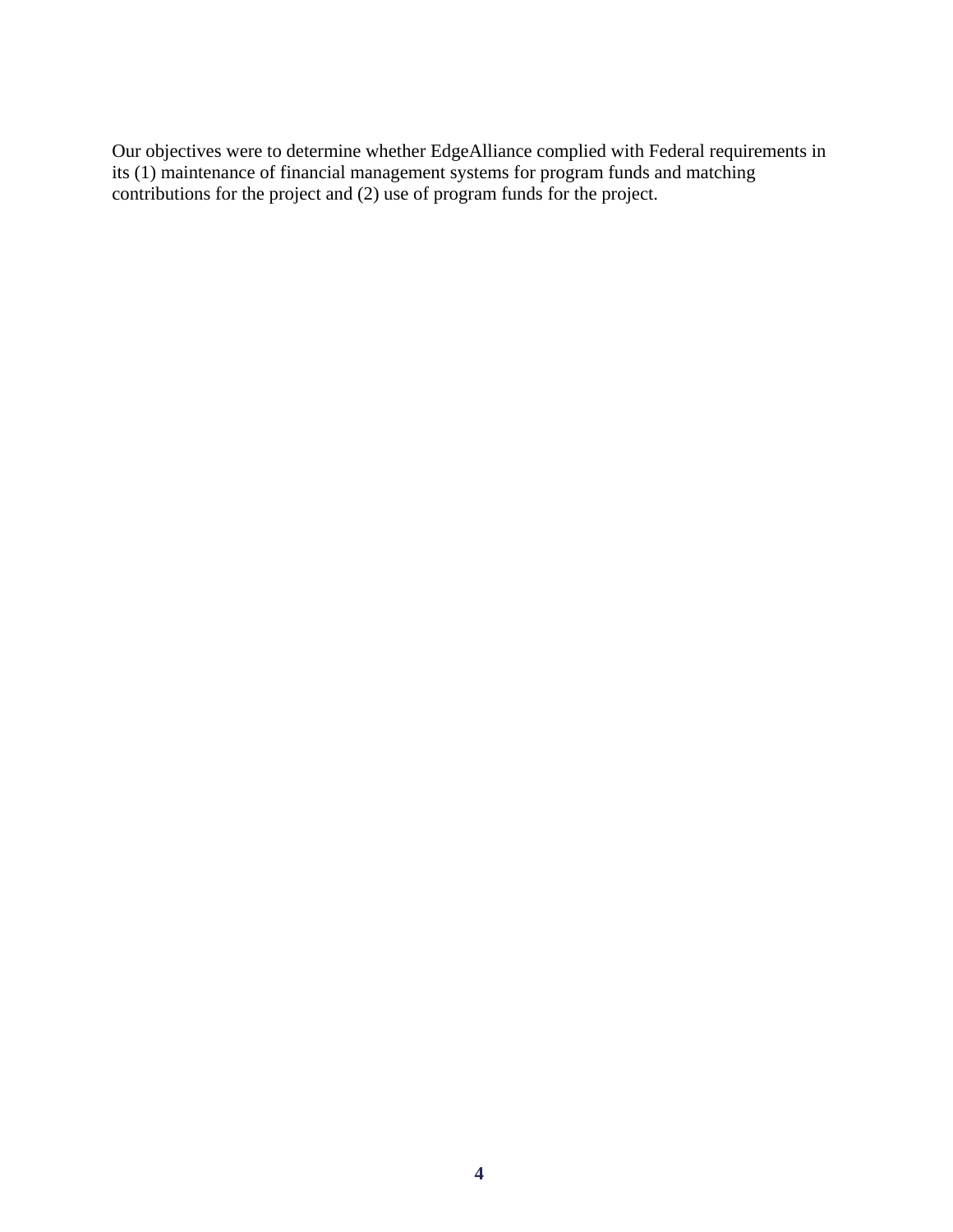### Results of Audit

### **Finding: EdgeAlliance, Inc., Did Not Administer Program Funds for the Project in Accordance With Federal Regulations**

EdgeAlliance (1) did not maintain financial management systems that adequately showed how program funds and matching contributions for the project were used, (2) could not provide sufficient documentation to support that program funds were used for eligible project expenses, and (3) used program funds for improper operating expenses. These weaknesses occurred because EdgeAlliance lacked adequate procedures and controls for administering its program funds for the project to ensure that the funds were used in accordance with Federal regulations. As a result, HUD and EdgeAlliance lacked assurance that nearly \$687,000 in program funds was used for eligible project expenses. Further, nearly \$88,000 in program funds was not available for eligible project expenses.

#### **Financial Management Systems Were Not Adequate**

We selected for review more than \$934,000 in program funds EdgeAlliance drew down from HUD's Line of Credit Control System<sup>2</sup> through 16 vouchers<sup>3</sup> from July 1, 2012, through December 31, 2014, to determine whether EdgeAlliance used program funds for the project in accordance with Federal requirements.

EdgeAlliance's financial management systems did not adequately show how program funds and matching contributions for the project were used as required by Federal regulations.<sup>4</sup> EdgeAlliance initially deposited the more than \$934,000 in program funds into a bank account for the project (project account number 1). However, at least \$504,000 of the funds was transferred to EdgeAlliance's primary operating account (EdgeAlliance account number 1) from August 2012 through May 2014.<sup>5</sup> Its accounting system showed that the program funds in the account (EdgeAlliance account number 1) were commingled with other funds, such as Housing Opportunities for Persons with AIDS funds from the City of Chicago, non-Federal Supportive Housing Program funds from the Illinois Department of Human Services,<sup>6</sup> fundraising income, and donations. The accounting system also showed that funds from the account (EdgeAlliance account number 1) were used to pay for expenses of the project, Garden View, and Alpha House;

l

<sup>&</sup>lt;sup>2</sup> The System is HUD's primary grant disbursement system for most of its programs.<br><sup>3</sup> The 16 youghers included more than \$244,000 in Supportive Hougher Program fun

<sup>&</sup>lt;sup>3</sup> The 16 vouchers included more than \$244,000 in Supportive Housing Program funds (4 vouchers) and more than \$690,000 in Continuum of Care funds (12 vouchers).

<sup>&</sup>lt;sup>4</sup> See appendix C of this audit report.

 $<sup>5</sup>$  Due to commingling and the transfers of funds mentioned later in this audit report, we were generally unable to</sup> track the remaining program funds.

<sup>&</sup>lt;sup>6</sup> According to EdgeAlliance's chief operating officer, the matching contributions for the project were Housing Opportunities for Persons with AIDS funds from the City of Chicago and non-Federal Supportive Housing Program funds from the Illinois Department of Human Services.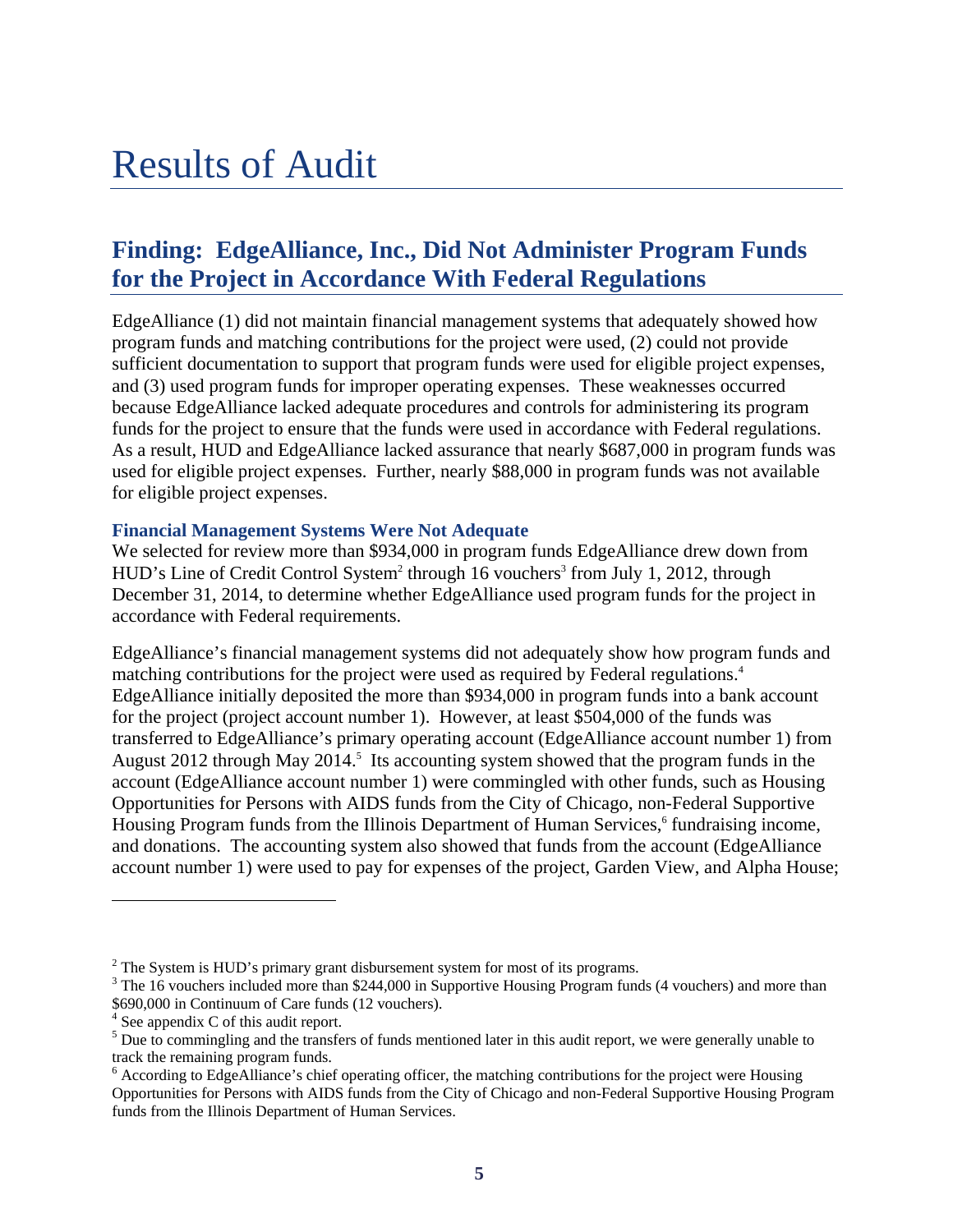payroll; rent for its former administrative office at 212 East Ohio Street, Chicago, IL; and fundraising expenses. Further, EdgeAlliance transferred funds from this account (EdgeAlliance account number 1) to several other bank accounts, including a second account for the project (project account number 2). In June 2014, Edge Alliance started transferring funds<sup>7</sup> from another operating account (EdgeAlliance account number 2) to the bank account for the project into which program funds were initially deposited (project account number 1). In July 2014, EdgeAlliance changed its primary operating account (EdgeAlliance account number 1) to this other operating account (EdgeAlliance account number 2). In addition, funds were transferred from the two bank accounts for the project (project account numbers 1 and 2) to one or more of EdgeAlliance's operating accounts (EdgeAlliance account numbers 1 and 2). Project expenses were also paid from both of the bank accounts for the project (project account numbers 1 and 2). However, neither EdgeAlliance's nor the project's accounting systems adequately showed which funds were used for the project's disbursements. Although the commingling of funds was not a violation, it placed greater responsibility on EdgeAlliance to maintain an accounting system that adequately showed how program funds and matching contributions for the project were used.

EdgeAlliance's chief operating officer, who joined the organization in July 2013, could not explain why former staff did not set up EdgeAlliance's financial management systems to show how program funds and matching contributions for the project were used. The chief operating officer also stated that before our audit, she was not aware of HUD's regulations at 24 CFR (Code of Federal Regulations) Part 84 regarding the uniform administrative requirements for Federal grants awarded to nonprofit organizations. Further, EdgeAlliance did not maintain written policies regarding how to account for program funds and matching contributions in its financial management systems.

In July 2014, the chief operating officer updated the project's chart of accounts to include descriptions designed to show the percentage allocable to the program funds and matching contributions for select expense accounts.<sup>8</sup> However, the percentages used were general estimates that were not (1) always accurate, (2) based upon specific allocation bases or actual expenses from prior years, (3) fully integrated into the project's accounting system, or (4) regularly used to manually compare budgeted amounts to actual expenditures. Further, EdgeAlliance did not have a system in place to ensure the accuracy of the percentages if expenses fluctuated from period to period.

EdgeAlliance also did not maintain other records, such as voucher packages or match logs, to show the expenses paid for with program funds and matching contributions. However, EdgeAlliance maintained source documentation, such as invoices, receipts, and check stubs, for expenses. The chief operating officer reviewed the source documentation, matched it with a

 $\overline{a}$ 

 $<sup>7</sup>$  EdgeAlliance's accounting system showed that the other operating account included several types of funds, such as</sup> program funds, Housing Opportunities for Persons with AIDS funds from the City of Chicago, non-Federal Supportive Housing Program funds from the Illinois Department of Human Services, and donations.

<sup>&</sup>lt;sup>8</sup> Before July 1, 2014, the project's accounting system did not associate expenses with funding sources.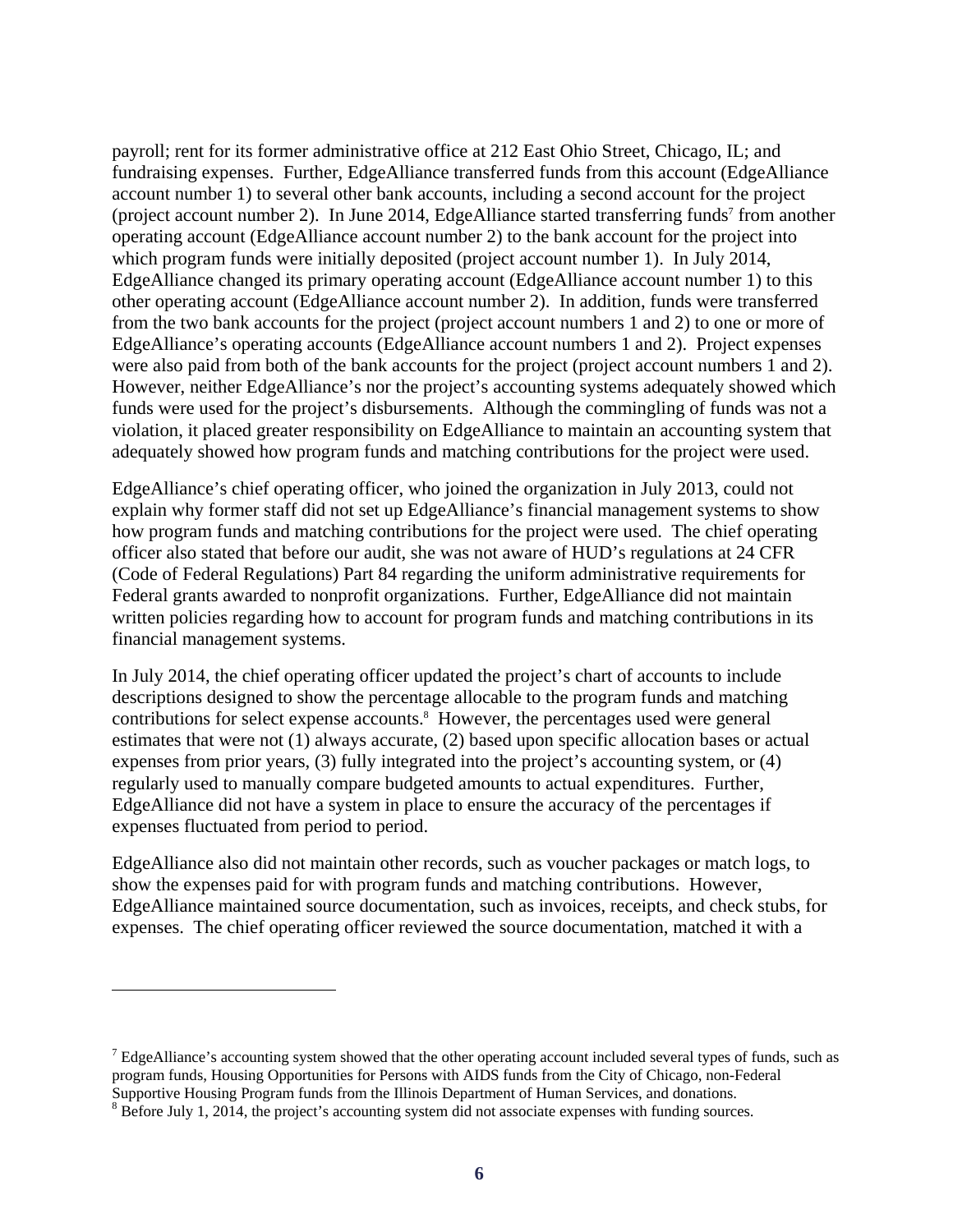voucher if she believed it was associated with project expenses under the program, and then provided it to us.

#### **Lack of Sufficient Documentation To Support the Use of Program Funds**

Although we were generally unable to determine whether program funds were used specifically for project expenses based on EdgeAlliance's financial management systems, we reviewed the source documentation that the chief operating officer associated with the vouchers to determine whether it supported that project expenses were eligible under the program. Contrary to Federal regulations, EdgeAlliance could not provide sufficient documentation to support that it used nearly \$687,000 in program funds for eligible project expenses. The following table shows the unsupported category and the amount of program funds disbursed for unsupported expenses and drawn down without source documentation or sufficient payment records.

|                                                 | <b>Program</b>   |
|-------------------------------------------------|------------------|
| <b>Unsupported category</b>                     | funds            |
| Salaries and wages                              | \$276,828        |
| Draws with no source documentation              | 256,551          |
| Utilities                                       | 63,049           |
| Equipment maintenance and repairs               | 20,180           |
| Telephone                                       | 15,995           |
| Property insurance                              | 12,973           |
| Draws with insufficient payment records         | 11,939           |
| Credit card purchases <sup>9</sup>              | 6,942            |
| Supplies (maintenance and office)               | 5,584            |
| Equipment                                       | 4,018            |
| Locksmith services                              | 3,429            |
| Internet services                               | 2,369            |
| Insurance (automobile, directors, and officers) | 2,359            |
| Miscellaneous <sup>10</sup>                     | 1,697            |
| Postage                                         | 1,469            |
| Security                                        | 1,319            |
| <b>Total</b>                                    | <u>\$686,701</u> |

l

<sup>&</sup>lt;sup>9</sup> The credit card purchases were from a home improvement specialty retailer.

<sup>&</sup>lt;sup>10</sup> The miscellaneous unsupported category included pest control, garbage services, internet services (for residents), vehicle gas, sales tax, and an appliance store charge.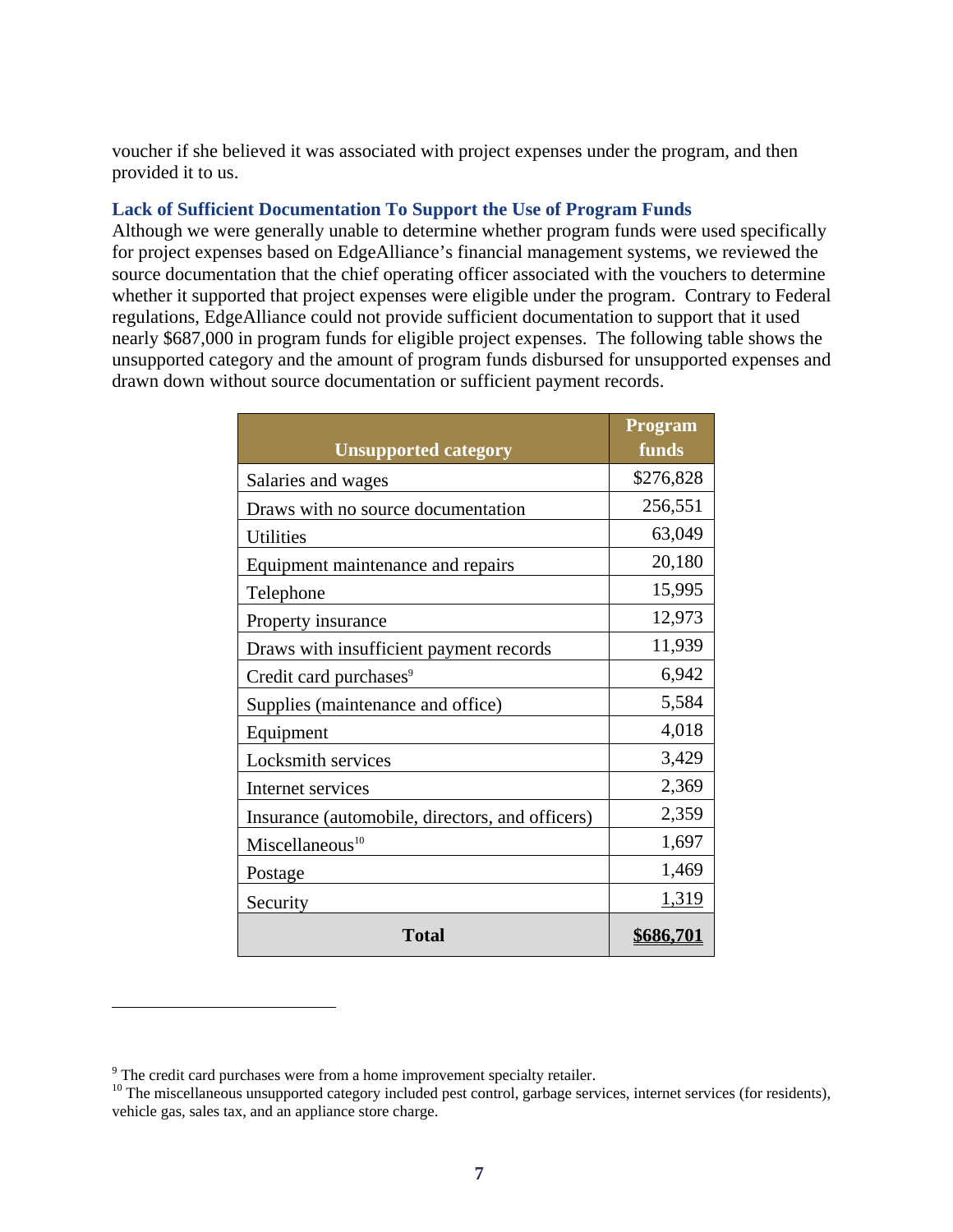EdgeAlliance used nearly  $$277,000<sup>11</sup>$  in program funds for unsupported salaries and wages. Before July 2014, it did not maintain documentation to support the time that employees spent working on the project. In July 2014, it started using grant tracking sheets to support the amount of time employees spent on grants. However, the chief operating officer stated that the grant tracking sheets included predetermined estimates rather than after-the-fact determinations of the actual amount of time employees spent on project activities.

EdgeAlliance drew down nearly \$257,000 in program funds for which it did not provide source documentation, such as checks and invoices or receipts, to support the use of the program funds. The chief operating officer stated that she believed that some of these program funds were used to pay for the salaries and wages of EdgeAlliance's employees.<sup>12</sup>

EdgeAlliance used more than \$63,000 in program funds to pay for unsupported utility expenses, including gas, electricity, and water. The first floor of the three-story project did not include supportive housing units.<sup>13</sup> As of November 2015, EdgeAlliance had not provided an acceptable allocation method to support the portion of the utility expenses eligible to be charged to the program for the project.

#### **Program Funds Were Used for Improper Operating Expenses**

l

EdgeAlliance used nearly \$88,000 in program funds for improper operating expenses. The following table shows the expense category and the amount of program funds disbursed for the improper operating expenses.

<sup>&</sup>lt;sup>11</sup> The nearly \$277,000 in unsupported salaries and wages included nearly \$151,000 for operating costs, nearly \$73,000 for supportive services, and more than \$53,000 for administration. All of the program funds drawn down from July 1, 2012, through December 31, 2014, for supportive services and administration were used for these unsupported salaries and wages.

 $12$  We were unable to determine whether program funds were used for the salaries and wages because the financial management systems did not adequately show how program funds were used.

<sup>&</sup>lt;sup>13</sup> The first floor consisted of EdgeAlliance's administrative offices, a security office, computer and television rooms for the project's residents, and other common areas.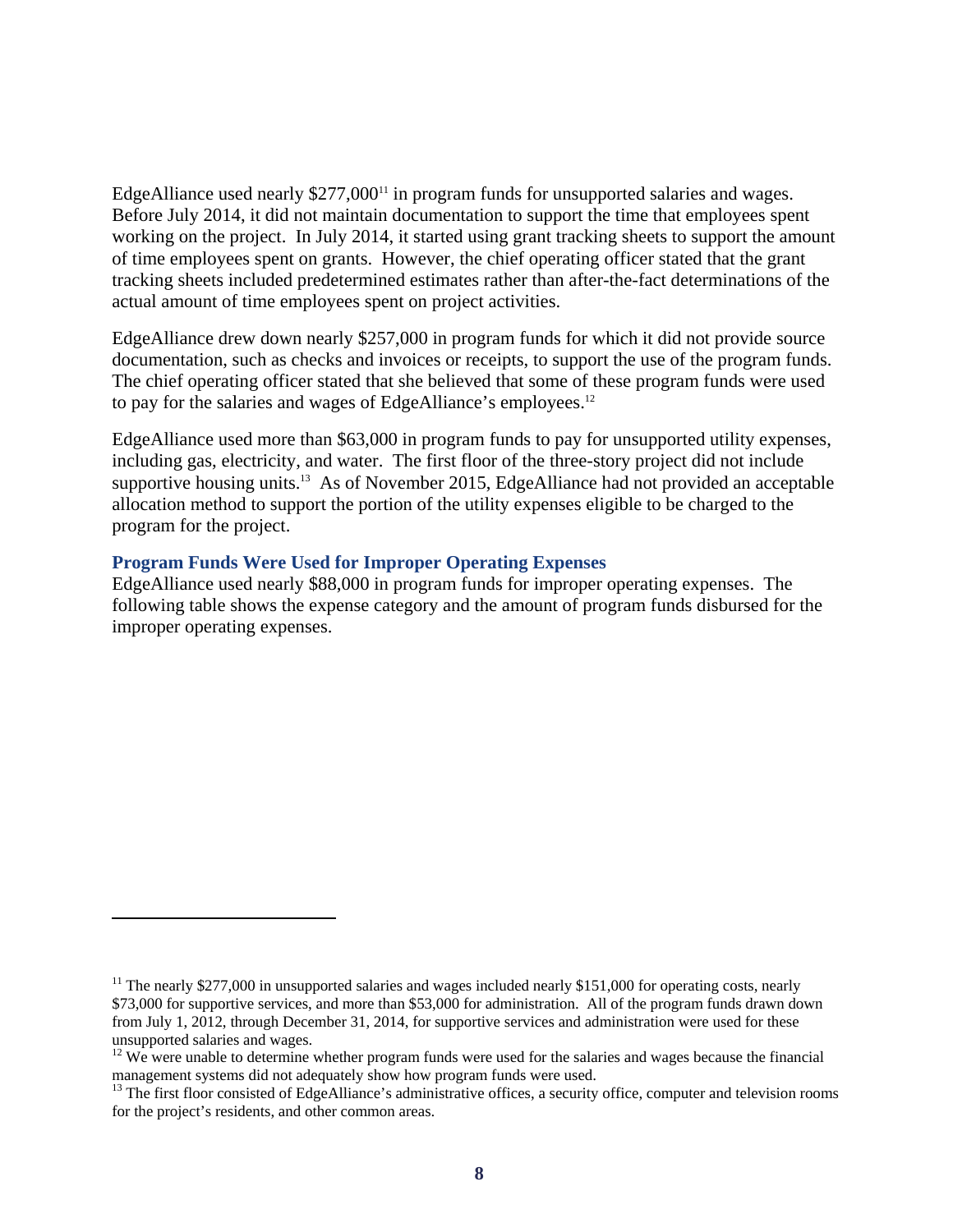| <b>Expense category</b>                  | <b>Program</b><br>funds |
|------------------------------------------|-------------------------|
| Equipment maintenance and repairs        | \$27,288                |
| Expenses not associated with the project | 17,199                  |
| Building maintenance and repairs*        | 13,105                  |
| Accounting and auditing services         | 7,850                   |
| Internet services (for residents)        | 7,606                   |
| Gas (for generator)                      | 4,259                   |
| Landscaping (for beautification)         | 2,820                   |
| Miscellaneous* <sup>14</sup>             | 2,653                   |
| Fees and penalties                       | 1,941                   |
| Cable television                         | 1,067                   |
| Duplicate payments                       | 972                     |
| Building assessment                      | 891                     |
| <b>Total</b>                             |                         |

\*Expenses associated with common areas.

l

EdgeAlliance used more than \$27,000 in program funds to pay for improper equipment maintenance and repair expenses. The following items are examples of improper equipment maintenance and repair costs: (1) computer-related costs, such as user account maintenance, monthly security bulletin updates, personal computer repairs and updates, monthly managed services, and remote maintenance for servers and workstations; (2) generator-related costs, such as installation of new batteries, annual inspections, and remote monitoring; and (3) repair of an electrical bypass automatic transfer switch in a control panel with flood damage.

EdgeAlliance used more than \$13,000 in program funds to pay for improper building maintenance and repair expenses associated with the project's common areas. The following items are examples of improper building maintenance and repair costs: repair of concrete at the front entrance, installation of a new gutter, replacement of double-pane glass at the front entrance, replacement of tiles in the second and third floor hallways, installation of a new commercial door closer at the second floor stairwell, and supply and installation of a commercial touch bar exit device and replacement of an electric strike for a television room door.

The chief operating officer said that in April 2014, she met with staff from HUD's Chicago Office of Community Planning and Development to obtain a better understanding of the purpose of, reporting requirements for, and allowable costs associated with Continuum of Care program

<sup>&</sup>lt;sup>14</sup> The improper miscellaneous operating expense category included an iPad, clothing, pest control,\* locksmith services (administrative), furniture,\* towing services, and a coffee maker.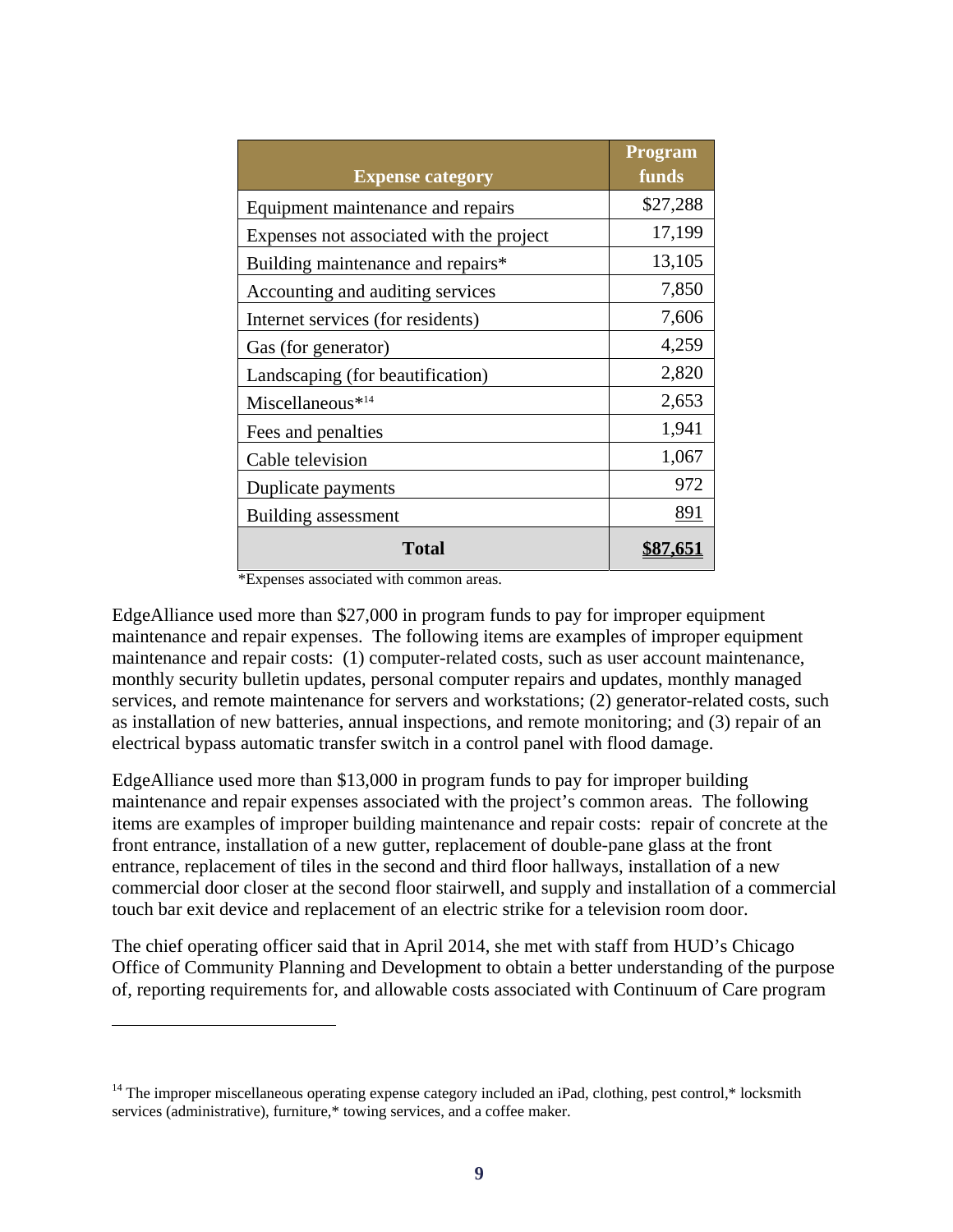grants. Before the meeting, she was not aware of the specific allowable and unallowable costs associated with the grants.

#### **Conclusion**

The weaknesses described above occurred because EdgeAlliance lacked adequate procedures and controls for administering its program funds for the project to ensure that the funds were used in accordance with Federal regulations. As a result, HUD and EdgeAlliance lacked assurance that nearly \$687,000 in program funds was used for eligible project expenses. Further, nearly \$88,000 in program funds was not available for eligible project expenses.

#### **Recommendations**

We recommend that the Director of HUD's Chicago Office of Community Planning and Development require EdgeAlliance to

- 1A. Support or reimburse its program from non-Federal funds for the \$686,701 in program funds drawn down for which it did not provide sufficient documentation to support that the funds were used for eligible project expenses.
- 1B. Reimburse HUD from non-Federal funds for the \$87,651 in program funds used for improper operating expenses.
- 1C. Implement adequate procedures and controls to ensure that (1) its financial management systems adequately show how program funds and matching contributions for the project are used and (2) it uses program funds for the project in accordance with Federal regulations.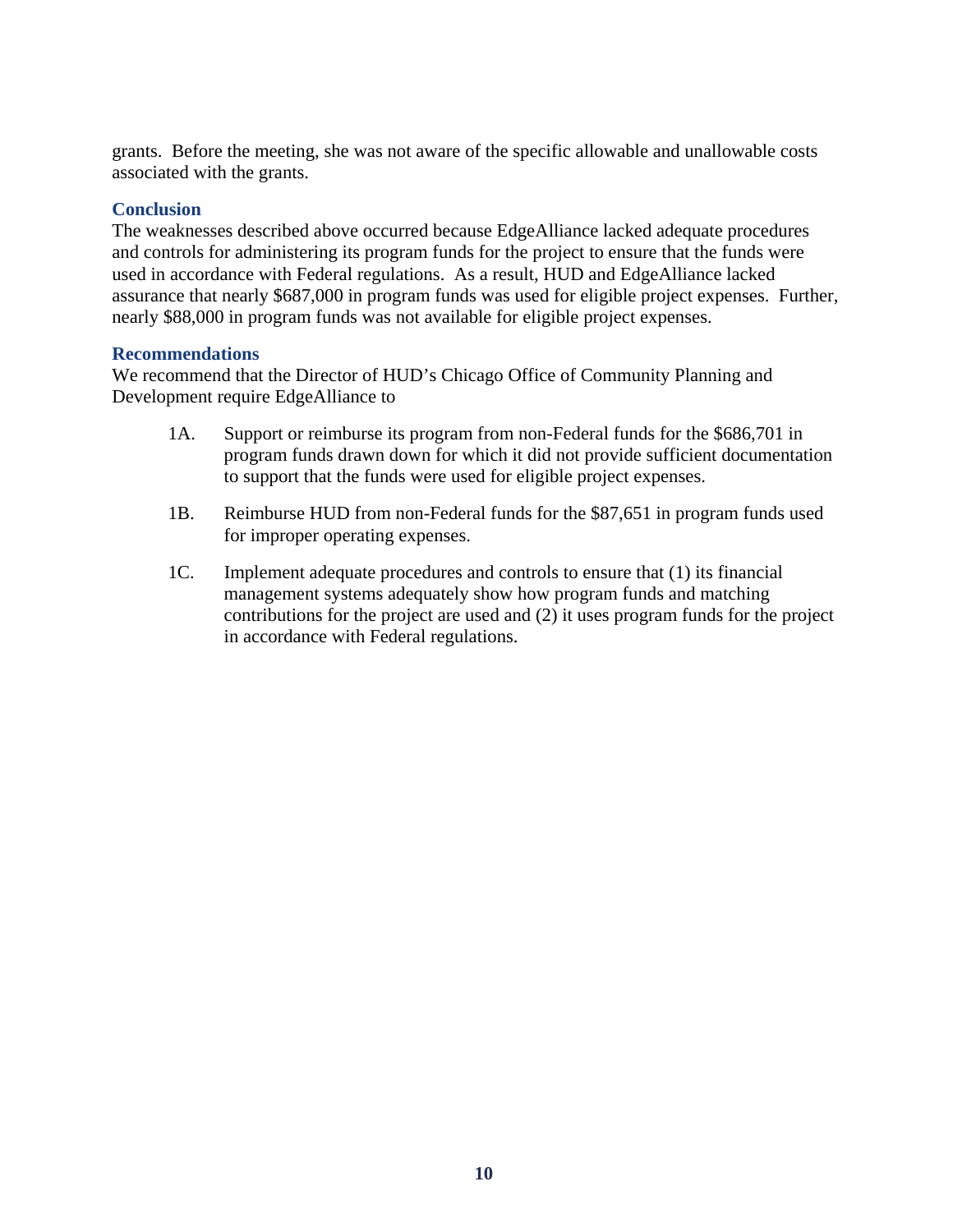## Scope and Methodology

We performed our audit work from March through August 2015 at the project located at 1251 South Sawyer Avenue, Chicago, IL, and HUD's Chicago regional office located at 77 West Jackson Boulevard, Chicago, IL. The audit covered the period July 2012 through December 2014.

To accomplish our objectives, we reviewed

- Applicable laws, Federal regulations at 2 CFR Parts 215 and 230; HUD's regulations at 24 CFR Parts 84, 578, and 583; HUD's Supportive Housing Program desk guide; HUD's grant agreements with EdgeAlliance for program funds; data in HUD's Line of Credit Control System; and HUD's files for the project.
- EdgeAlliance's accounting records, audited financial statements for 2011 through 2013, organizational charts, and job descriptions associated with the project.
- The project's accounting records and source documentation associated with project expenses.

In addition, we interviewed EdgeAlliance's chief operating officer and HUD's staff.

### **Finding**

We selected for review more than \$934,000 in program funds EdgeAlliance drew down from HUD's Line of Credit Control System through 16 vouchers from July 1, 2012, through December 31, 2014, to determine whether EdgeAlliance used program funds for the project in accordance with Federal requirements. The more than \$934,000 in program funds included more than \$808,000 for operating costs, nearly \$73,000 for supportive services, and more than \$53,000 for administration. Although we were generally unable to determine whether program funds were used specifically for project expenses based on EdgeAlliance's financial management systems, we reviewed the source documentation that EdgeAlliance's chief operating officer associated with the vouchers to determine whether it supported that project expenses were eligible under the program.

We relied in part on the data from HUD's Line of Credit Control System. Although we did not perform a detailed assessment of the reliability of the data, we performed minimal levels of testing and found the data to be adequately reliable for our purposes. Further, we performed minimal levels of testing on EdgeAlliance's financial management systems and determined that the systems did not adequately show how program funds were used. Therefore, we were unable to rely on data from these systems to show which expenses were paid with the program funds.

We conducted the audit in accordance with generally accepted government auditing standards. Those standards require that we plan and perform the audit to obtain sufficient, appropriate evidence to provide a reasonable basis for our findings and conclusions based on our audit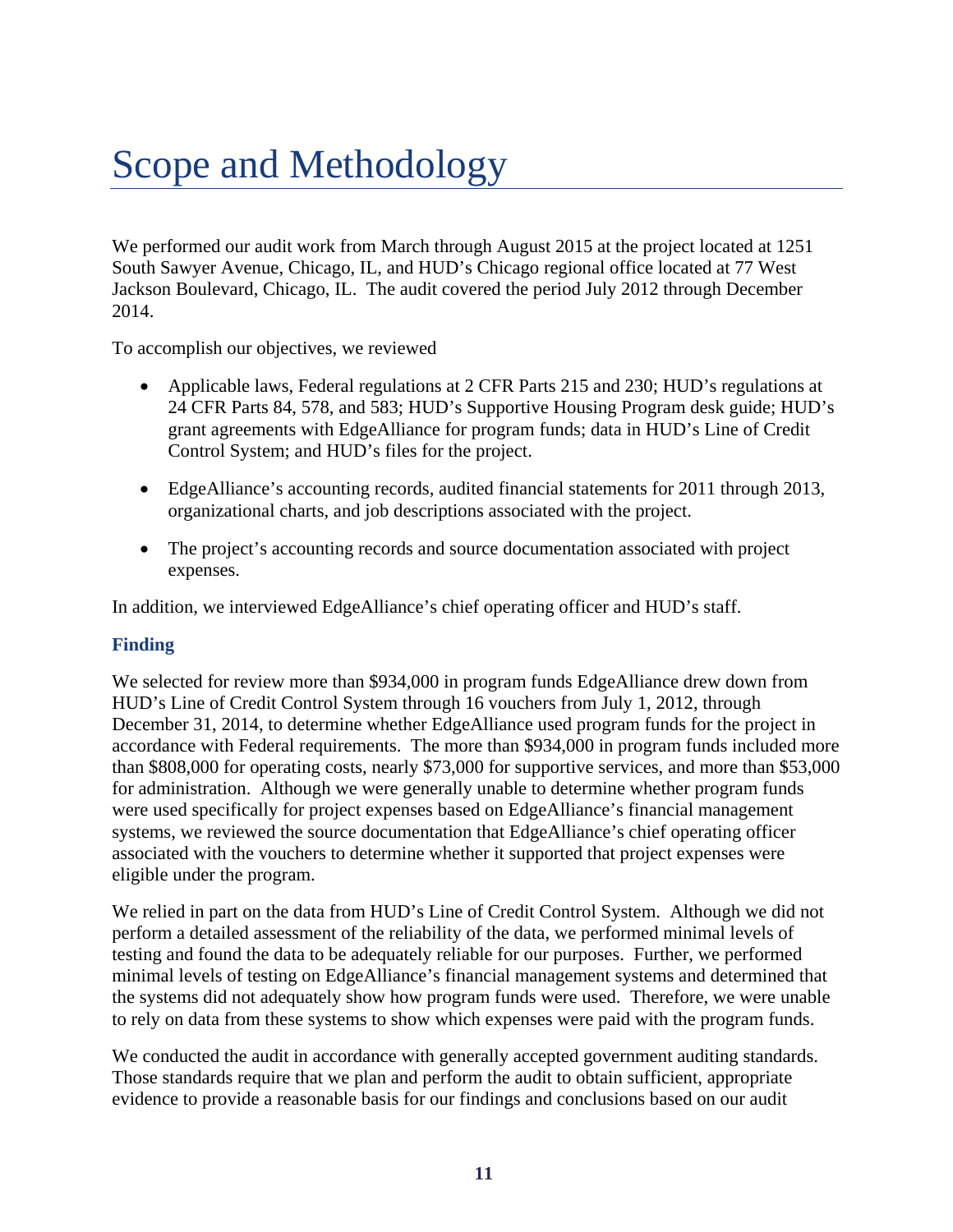objective(s). We believe that the evidence obtained provides a reasonable basis for our findings and conclusions based on our audit objectives.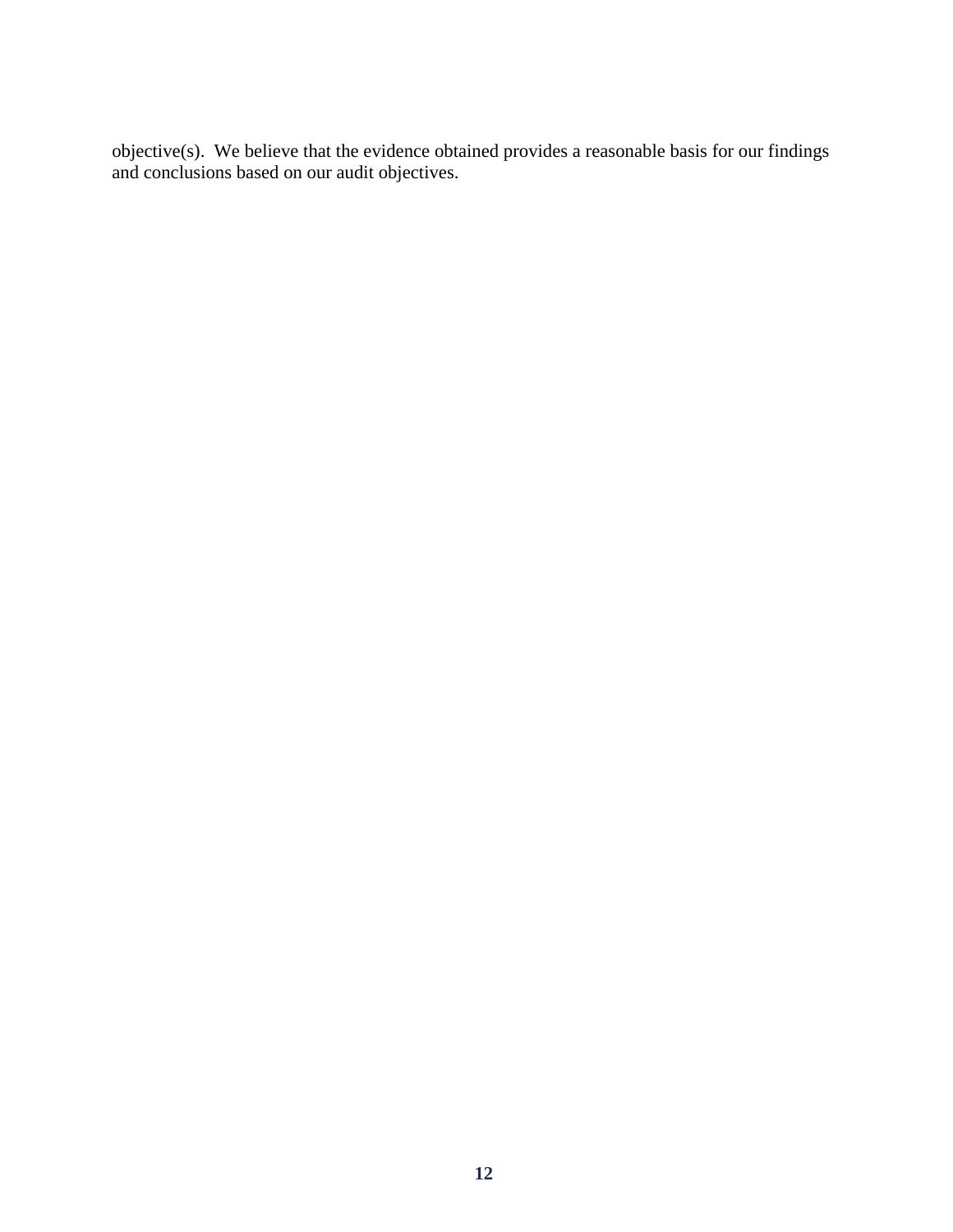## Internal Controls

Internal control is a process adopted by those charged with governance and management, designed to provide reasonable assurance about the achievement of the organization's mission, goals, and objectives with regard to

- Effectiveness and efficiency of operations,
- Reliability of financial reporting, and
- Compliance with applicable laws and regulations.

Internal controls comprise the plans, policies, methods, and procedures used to meet the organization's mission, goals, and objectives. Internal controls include the processes and procedures for planning, organizing, directing, and controlling program operations as well as the systems for measuring, reporting, and monitoring program performance.

#### **Relevant Internal Controls**

We determined that the following internal controls were relevant to our audit objectives:

- Effectiveness and efficiency of operations Policies and procedures that management has implemented to reasonably ensure that a program meets its objectives.
- Reliability of financial reporting Policies and procedures that management has implemented to reasonably ensure that valid and reliable data are obtained, maintained, and fairly disclosed in reports.
- Compliance with applicable laws and regulations Policies and procedures that management has implemented to reasonably ensure that resource use is consistent with laws and regulations.

We assessed the relevant controls identified above.

A deficiency in internal control exists when the design or operation of a control does not allow management or employees, in the normal course of performing their assigned functions, the reasonable opportunity to prevent, detect, or correct (1) impairments to effectiveness or efficiency of operations, (2) misstatements in financial or performance information, or (3) violations of laws and regulations on a timely basis.

#### **Significant Deficiency**

Based on our review, we believe that the following item is a significant deficiency:

 EdgeAlliance lacked adequate procedures and controls for administering its program funds for the project to ensure that the funds were used in accordance with Federal regulations (see finding).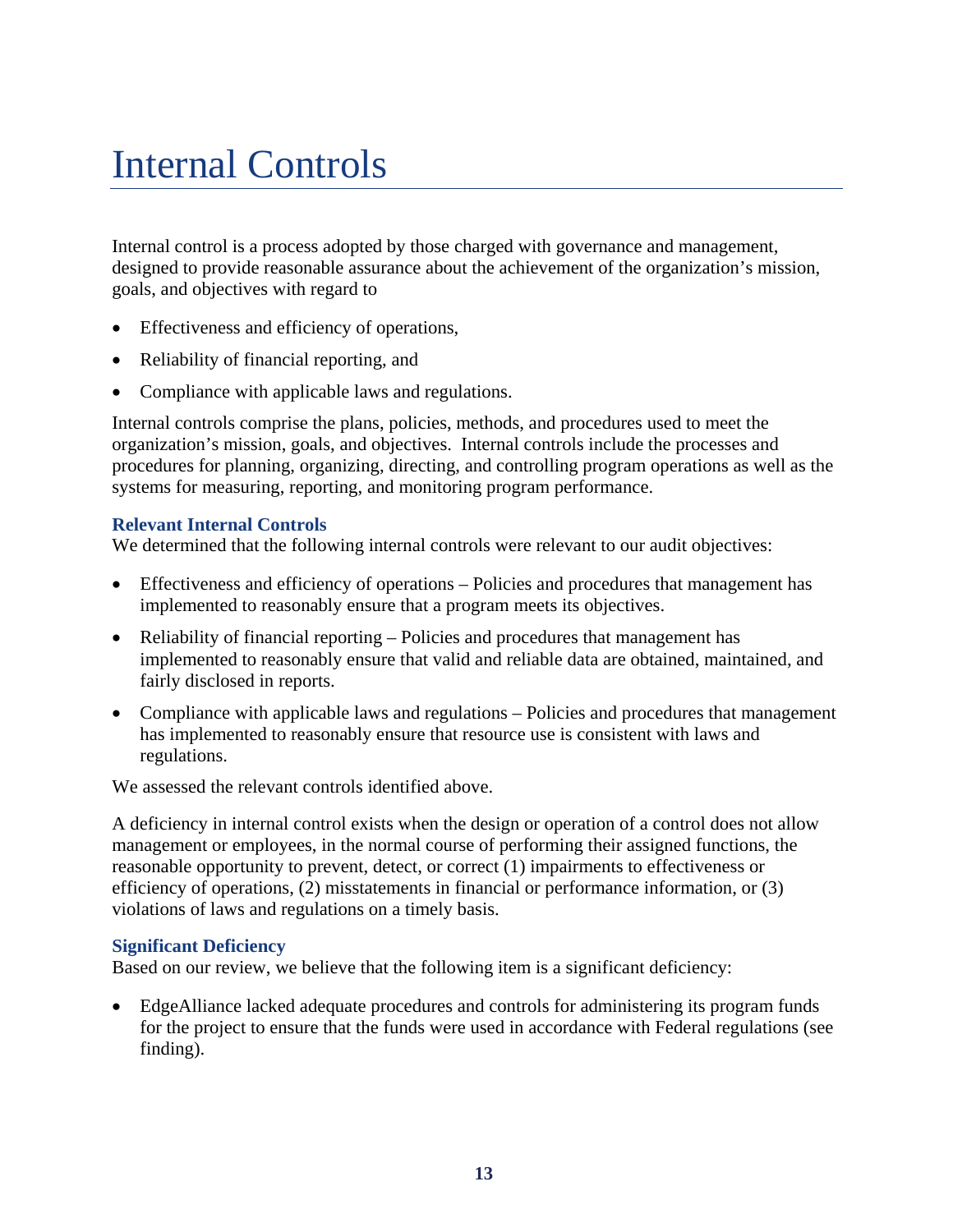## Appendixes

### **Appendix A**

|                                 | <b>Schedule of Questioned Costs</b> |                       |
|---------------------------------|-------------------------------------|-----------------------|
| <b>Recommendation</b><br>number | Ineligible 1/                       | <b>Unsupported 2/</b> |
| 1 A                             |                                     | \$686,701             |
| 1 B                             | \$87,651                            |                       |
| <b>Totals</b>                   |                                     |                       |

- 1/ Ineligible costs are costs charged to a HUD-financed or HUD-insured program or activity that the auditor believes are not allowable by law; contract; or Federal, State, or local policies or regulations.
- 2/ Unsupported costs are those costs charged to a HUD-financed or HUD-insured program or activity when we cannot determine eligibility at the time of the audit. Unsupported costs require a decision by HUD program officials. This decision, in addition to obtaining supporting documentation, might involve a legal interpretation or clarification of departmental policies and procedures.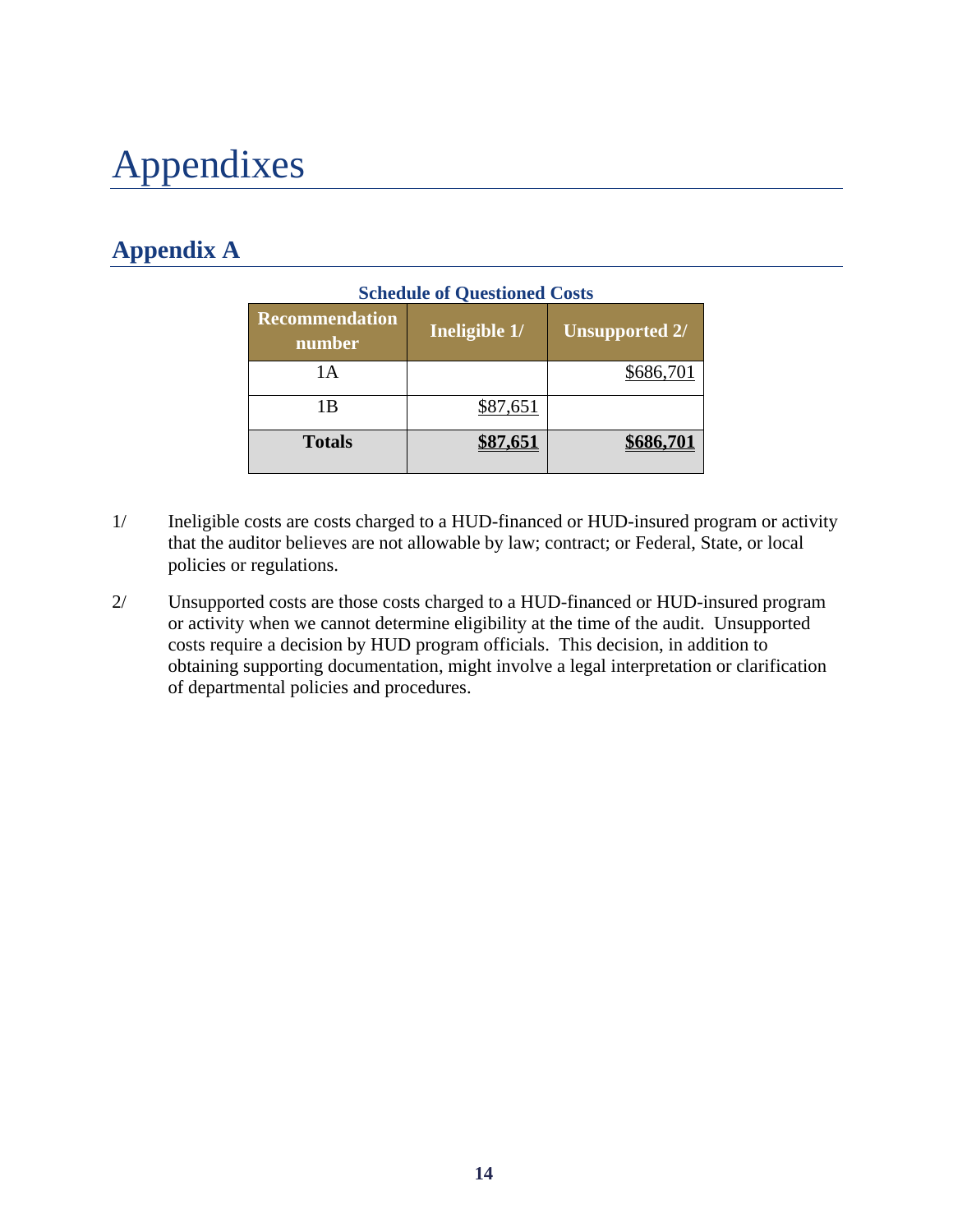### **Appendix B**

### **Auditee Comments and OIG's Evaluation**

| <b>Ref to OIG</b><br><b>Evaluation</b> | <b>Auditee Comments</b>                                                                                                                                                                                                                                                                                                                                                                                                                                                                             |
|----------------------------------------|-----------------------------------------------------------------------------------------------------------------------------------------------------------------------------------------------------------------------------------------------------------------------------------------------------------------------------------------------------------------------------------------------------------------------------------------------------------------------------------------------------|
|                                        | <b>EdgeAlliance, Inc. Comment to the OIG Discussion Draft Audit</b><br>Report Number: 2016-CH-100X<br>October 26th, 2015                                                                                                                                                                                                                                                                                                                                                                            |
| Comment 1<br>Comment 2                 | EdgeAliance's Board agrees with the core findings of the Audit report. Our Operations Officer,<br>is actively working to identify and to find the right documentation to comply<br>with the appropriate regulations. However, this is proving especially difficult as the<br>transgressions were under different leadership at EdgeAlliance.                                                                                                                                                        |
|                                        | Before the Office of the Inspector General contacted the agency recently to commence its<br>audit, the EdgeAlliance Board had been working through a restructuring and transformation<br>plan to address these issues for nearly two years.                                                                                                                                                                                                                                                         |
| Comment 3                              | Two years prior to this fiscal year, the administration of the continuum of care program funds<br>for the Daniel R. Ruscitti Phoenix House followed a "greatest need" philosophy vs. a careful and<br>strict adherence with regulations. The individuals at EdgeAlliance who managed according to<br>"need" instead of "compliance" have all left or have been fired from the Agency. In fact one of<br>those former employees is the individual who contacted the Office of the Inspector General. |
|                                        | was hired by EdgeAlliance with the important purpose of managing our HUD<br>compliance and establishing an-going partnership with HUD. Over the last 18 months she has<br>been working extremely hard to do this. Particular attention has been on managing to allowed<br>salary amounts, building repeatable compliance processes and providing the necessary<br>supported documentation for all amounts.                                                                                          |
| Comment 4                              | The two major discrepancy amounts in the Audit Report are \$ 276,828 and \$ 256,551 which<br>were the result of salaries from the previous staff who were located off campus instead of on<br>campus and who did not keep accurate records of their work time and activities. None of these<br>individuals is with the Agency any longer.                                                                                                                                                           |
| Comment 5                              | Starting in July 2014 current staff have been recording their time on grant tracking sheets to<br>assist in process payroll. Since April of 2015, has trained staff on recording their<br>hours per building in specific segments instead of the agency using percentages.                                                                                                                                                                                                                          |
| Comment 6                              | Additional Audit Report items being further addressed and documented:<br>• The utilities line items were redefined with 66.5% of the Phoenix building being<br>used for the residents and 33.5% used for staff/administrative. In which<br>EdgeAlliance will submit these percentages for re-review to use the 66.5% vs<br>33.5% allowable rate.                                                                                                                                                    |
|                                        |                                                                                                                                                                                                                                                                                                                                                                                                                                                                                                     |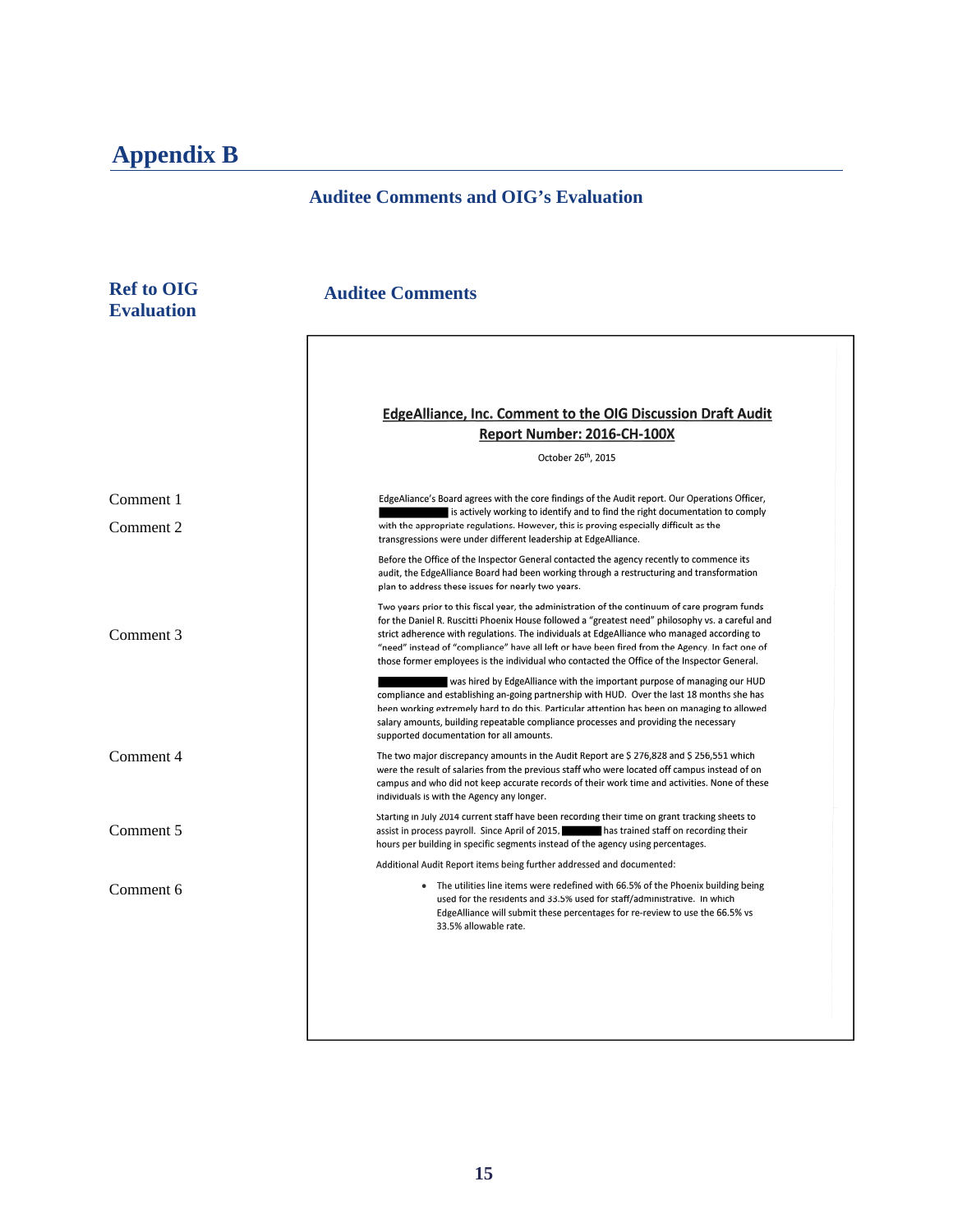## **Evaluation**

Comment 7 Comment 8

### **Ref to OIG 40 Auditee Comments**

| Additionally,<br>and the team have implemented significant other chances to ensure<br>current and future compliance:<br>• New accounting Policies and Procedures have been established<br>• Each invoice has an expense sheet which provides the expense and funder<br>information on it. Also once the invoice is processed and paid the check stub is<br>included for supportive documentation.<br>The budget is updated with more details on expenses by line item.<br>Accounting Software (Quickbooks) has been updated with class so that now<br>٠<br>reports can be run to show HUD only expenses.<br>In summary, quite a bit of painful change has taken place at EdgeAlliance over the last 24<br>months. We needed to change a culture that had existed at EdgeAlliance for 20 years. A culture<br>focused on helping others, to be sure, but not prioritizing appropriate compliance. We are<br>finally getting the right people and the right processes in place and our relationship with HUD<br>has significantly improved. We would like to carry on the mission of supporting vulnerable<br>individuals and families with supportive housing and services and feel we are really turning the<br>corner on being a good partner with HUD. Thank you for your consideration.<br>Paul Dillon<br>Paul Dillon<br>Acting Chairman of the Board<br>EdgeAlliance<br>REVOLUTIONIZING NONPROFITS. TRANSFORMING LIVES | is working to readdress the following expenses because they were for<br>the residents but were not included in previous budgets (Internet services \$<br>2497, Telephone \$16,090 and Property Insurance \$12,973). |
|---------------------------------------------------------------------------------------------------------------------------------------------------------------------------------------------------------------------------------------------------------------------------------------------------------------------------------------------------------------------------------------------------------------------------------------------------------------------------------------------------------------------------------------------------------------------------------------------------------------------------------------------------------------------------------------------------------------------------------------------------------------------------------------------------------------------------------------------------------------------------------------------------------------------------------------------------------------------------------------------------------------------------------------------------------------------------------------------------------------------------------------------------------------------------------------------------------------------------------------------------------------------------------------------------------------------------------------------------------------------------------------------------------------------------|---------------------------------------------------------------------------------------------------------------------------------------------------------------------------------------------------------------------|
|                                                                                                                                                                                                                                                                                                                                                                                                                                                                                                                                                                                                                                                                                                                                                                                                                                                                                                                                                                                                                                                                                                                                                                                                                                                                                                                                                                                                                           |                                                                                                                                                                                                                     |
|                                                                                                                                                                                                                                                                                                                                                                                                                                                                                                                                                                                                                                                                                                                                                                                                                                                                                                                                                                                                                                                                                                                                                                                                                                                                                                                                                                                                                           |                                                                                                                                                                                                                     |
|                                                                                                                                                                                                                                                                                                                                                                                                                                                                                                                                                                                                                                                                                                                                                                                                                                                                                                                                                                                                                                                                                                                                                                                                                                                                                                                                                                                                                           |                                                                                                                                                                                                                     |
|                                                                                                                                                                                                                                                                                                                                                                                                                                                                                                                                                                                                                                                                                                                                                                                                                                                                                                                                                                                                                                                                                                                                                                                                                                                                                                                                                                                                                           |                                                                                                                                                                                                                     |
|                                                                                                                                                                                                                                                                                                                                                                                                                                                                                                                                                                                                                                                                                                                                                                                                                                                                                                                                                                                                                                                                                                                                                                                                                                                                                                                                                                                                                           |                                                                                                                                                                                                                     |
|                                                                                                                                                                                                                                                                                                                                                                                                                                                                                                                                                                                                                                                                                                                                                                                                                                                                                                                                                                                                                                                                                                                                                                                                                                                                                                                                                                                                                           |                                                                                                                                                                                                                     |
|                                                                                                                                                                                                                                                                                                                                                                                                                                                                                                                                                                                                                                                                                                                                                                                                                                                                                                                                                                                                                                                                                                                                                                                                                                                                                                                                                                                                                           |                                                                                                                                                                                                                     |
|                                                                                                                                                                                                                                                                                                                                                                                                                                                                                                                                                                                                                                                                                                                                                                                                                                                                                                                                                                                                                                                                                                                                                                                                                                                                                                                                                                                                                           |                                                                                                                                                                                                                     |
|                                                                                                                                                                                                                                                                                                                                                                                                                                                                                                                                                                                                                                                                                                                                                                                                                                                                                                                                                                                                                                                                                                                                                                                                                                                                                                                                                                                                                           |                                                                                                                                                                                                                     |
|                                                                                                                                                                                                                                                                                                                                                                                                                                                                                                                                                                                                                                                                                                                                                                                                                                                                                                                                                                                                                                                                                                                                                                                                                                                                                                                                                                                                                           |                                                                                                                                                                                                                     |
|                                                                                                                                                                                                                                                                                                                                                                                                                                                                                                                                                                                                                                                                                                                                                                                                                                                                                                                                                                                                                                                                                                                                                                                                                                                                                                                                                                                                                           |                                                                                                                                                                                                                     |
|                                                                                                                                                                                                                                                                                                                                                                                                                                                                                                                                                                                                                                                                                                                                                                                                                                                                                                                                                                                                                                                                                                                                                                                                                                                                                                                                                                                                                           |                                                                                                                                                                                                                     |
|                                                                                                                                                                                                                                                                                                                                                                                                                                                                                                                                                                                                                                                                                                                                                                                                                                                                                                                                                                                                                                                                                                                                                                                                                                                                                                                                                                                                                           |                                                                                                                                                                                                                     |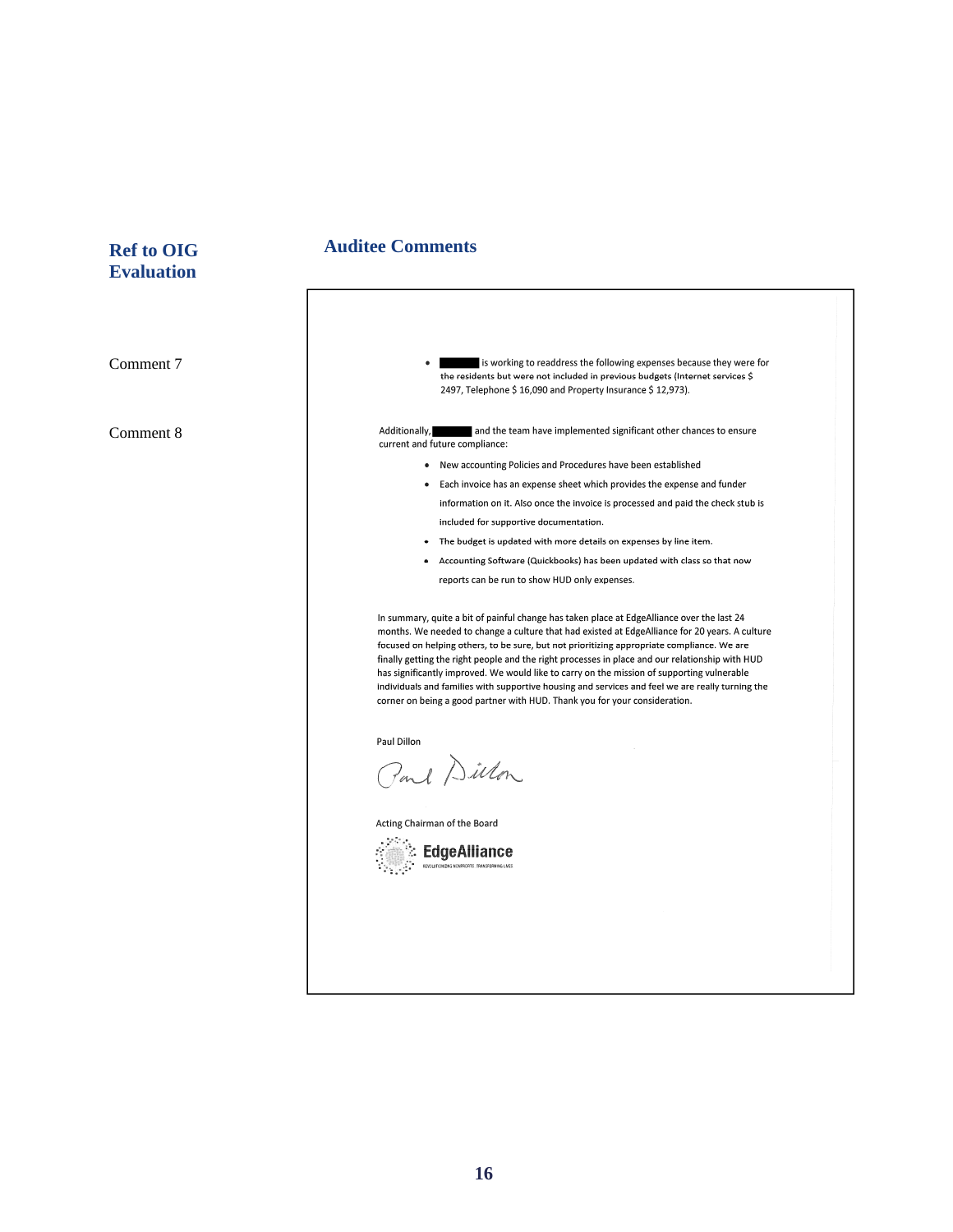#### **OIG Evaluation of Auditee Comments**

- Comment 1 EdgeAlliance stated that its operations officer is working to find the right documentation to comply with the appropriate regulations. The acting chairman of EdgeAlliance's board of directors referred to the current chief operating officer as the operations officer.
- Comment 2 EdgeAlliance stated that the transgressions were under different leadership at EdgeAlliance. The current chief operating officer drew down more than \$340,000 of the more than \$934,000 in program funds we reviewed. The more than \$340,000 included more than \$237,000 for which EdgeAlliance could not provide sufficient documentation to support that the program funds were used for eligible project expenses and more than \$22,000 EdgeAlliance used for improper operating expenses.
- Comment 3 EdgeAlliance stated that the individuals who managed according to need instead of compliance have all left or been fired, and one of those former employees is the individual who contacted the Office of Inspector General. We informed EdgeAlliance's staff and board members that we selected the project for review based upon an anonymous citizen's complaint.
- Comment 4 EdgeAlliance stated that the two major discrepancy amounts in the audit report were \$276,828 and \$256,551 which were the result of salaries from the previous staff who were located off campus instead of on campus and who did not keep accurate records of their work time and activities.

 In February 2014, EdgeAlliance moved its administrative staff from its administrative offices located at 212 East Ohio Street, Chicago, IL, to its offices located at the project. Nearly \$92,000 of the nearly \$277,000 in program funds EdgeAlliance used for unsupported salaries and wages and more than \$104,000 of the nearly \$257,000 in program funds EdgeAlliance drew down for which it did not provide source documentation to support the use of the program funds were drawn down from April through December 2014. The chief operating officer stated that she believed that some of these program funds that lacked source documentation were used to pay for the salaries and wages of EdgeAlliance's employees. However, EdgeAlliance did not provide documentation to support that the nearly \$257,000 was used for salaries and wages of employees.

- Comment 5 EdgeAlliance stated that since April 2015, its chief operating officer has trained staff on recording their hours per building in specific segments instead of using percentages. EdgeAlliance should work with HUD's Chicago Office of Community Planning and Development to ensure that it maintains sufficient documentation to support the time that employees spend working on the project.
- Comment 6 EdgeAlliance stated that the utility expenses were redefined with 66.5 percent of the project being used for the residents and 33.5 percent of the project being used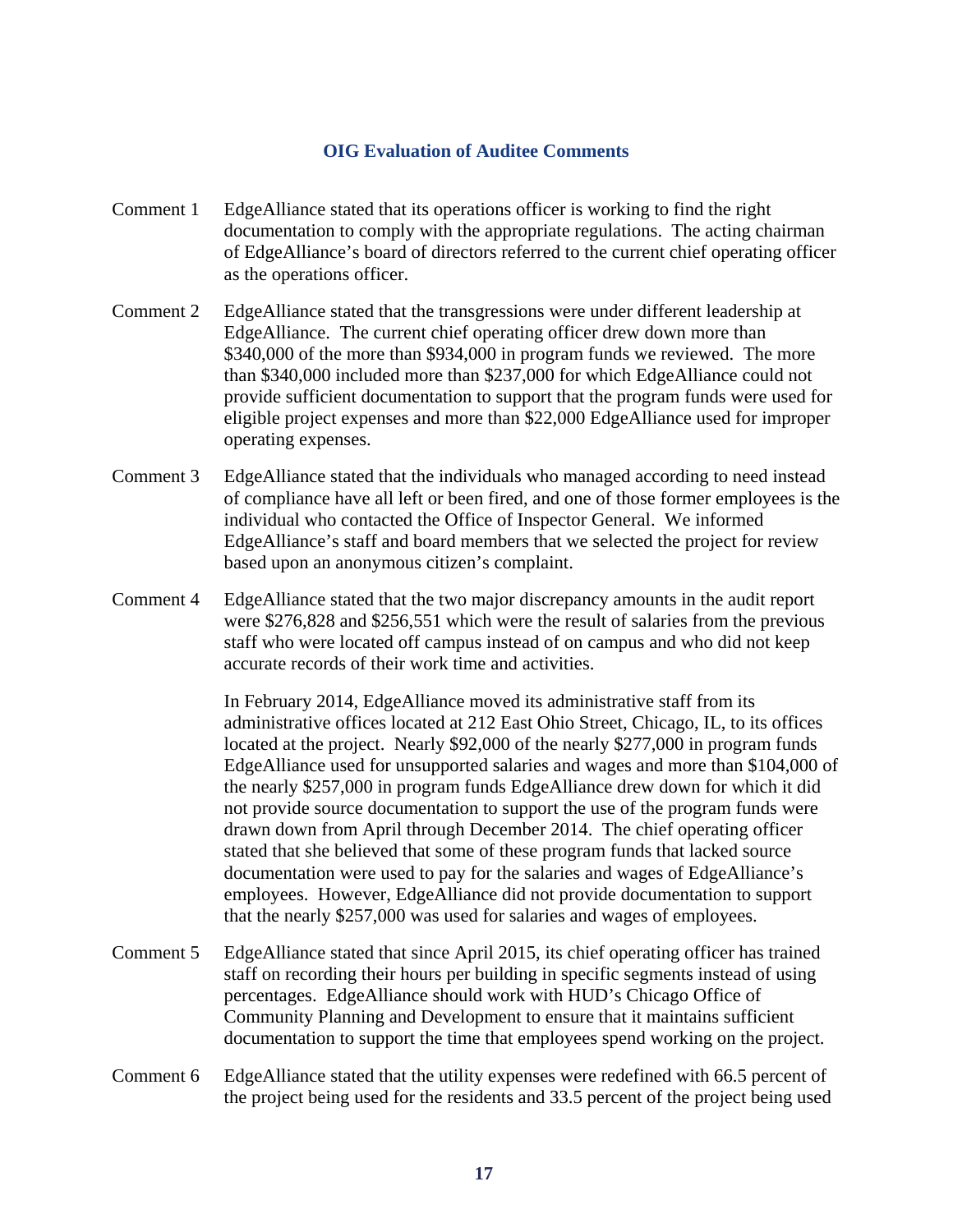for staff or administrative activities. EdgeAlliance will submit these percentages for review. EdgeAlliance should work with HUD's Chicago Office of Community Planning and Development to support the utility expenses.

- Comment 7 EdgeAlliance stated that its chief operating officer is working to readdress the expenses for telephone, property insurance, and internet services because they were for the residents but were not included in previous budgets. EdgeAlliance should work with HUD's Chicago Office of Community Planning and Development to support the expenses for telephone, property insurance, and internet services.
- Comment 8 EdgeAlliance stated that it has implemented significant other changes to ensure current and future compliance. EdgeAlliance should work with HUD's Chicago Office of Community Planning and Development to resolve recommendation 1C.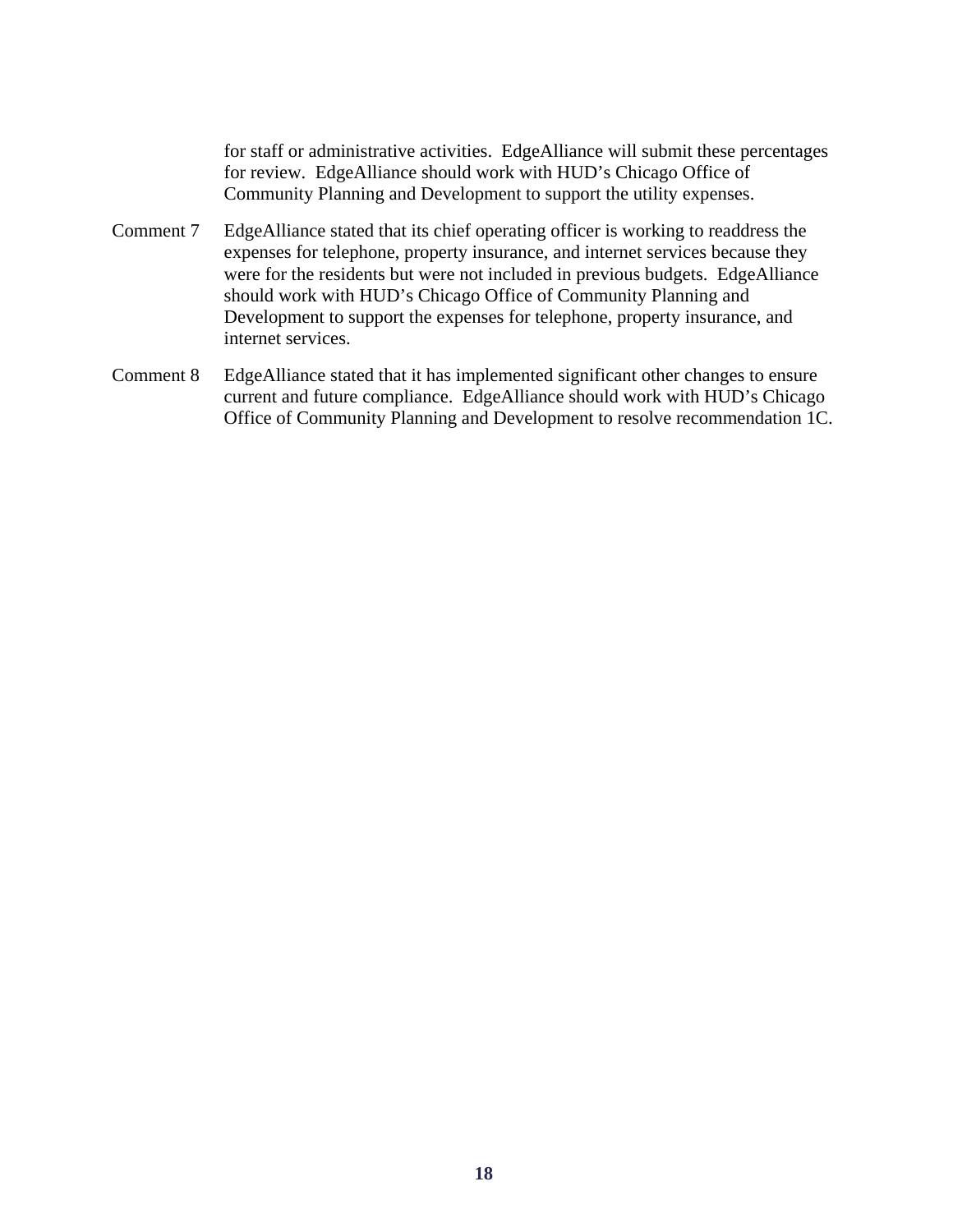### **Appendix C**

### **Federal Requirements**

HUD's 2011 Supportive Housing Program grant agreement with EdgeAlliance (grant number IL0221B5T101104) states that the grant agreement is governed by the McKinney-Vento Homeless Assistance Act, 24 CFR Part 583, and the applicable notice of funding availability.

HUD's 2012 and 2013 Continuum of Care program grant agreements with EdgeAlliance (grant numbers IL0221L5T101205 and IL0221L5T101306) state that the grant agreements are governed by the McKinney-Vento Homeless Assistance Act, the Continuum of Care program regulations,<sup>15</sup> and applicable notices of funding availability.

Regulations at 24 CFR 84.21(b)(1) state that recipients' financial management systems must provide for accurate, current, and complete disclosure of the financial results of each federally sponsored project or program. Section 84.21(b)(2) states that the systems must provide for records that adequately show the source and application of funds for federally sponsored activities. These records must contain information pertaining to Federal awards, authorizations, obligations, unobligated balances, assets, outlays, income, and interest. Section 84.21(b)(7) states that recipients' financial management systems must provide for accounting records supported by source documentation.

Regulations at 24 CFR 578.99(e) state that nonprofit recipients must comply with the requirements of 24 CFR Part 84 and 2 CFR Part 230.

Regulations at 24 CFR 583.330(c) state that policies, guidelines, and requirements of Office of Management and Budget Circulars A-110 and A-122 apply to the acceptance and use of assistance by nonprofit organizations except when inconsistent with the provisions of the McKinney-Vento Homeless Assistance Act, other Federal statutes, or 24 CFR Part 583.

Federal regulations at  $2 \text{ CFR } 215.21(b)(1)^{16}$  state that recipients' financial management systems must provide for accurate, current, and complete disclosure of the financial results of each federally sponsored project or program. Section 215.21(b)(2) states that the systems must provide for records that adequately show the source and application of funds for federally sponsored activities. These records must contain information pertaining to Federal awards, authorizations, obligations, unobligated balances, assets, outlays, income, and interest. Section 215.21(b)(7) states that recipients' financial management systems must provide for accounting records supported by source documentation.

l

<sup>&</sup>lt;sup>15</sup> Continuum of Care program regulations are at 24 CFR Part 578.

<sup>&</sup>lt;sup>16</sup> Office of Management and Budget Circular A-110 was relocated to 2 CFR Part 215.